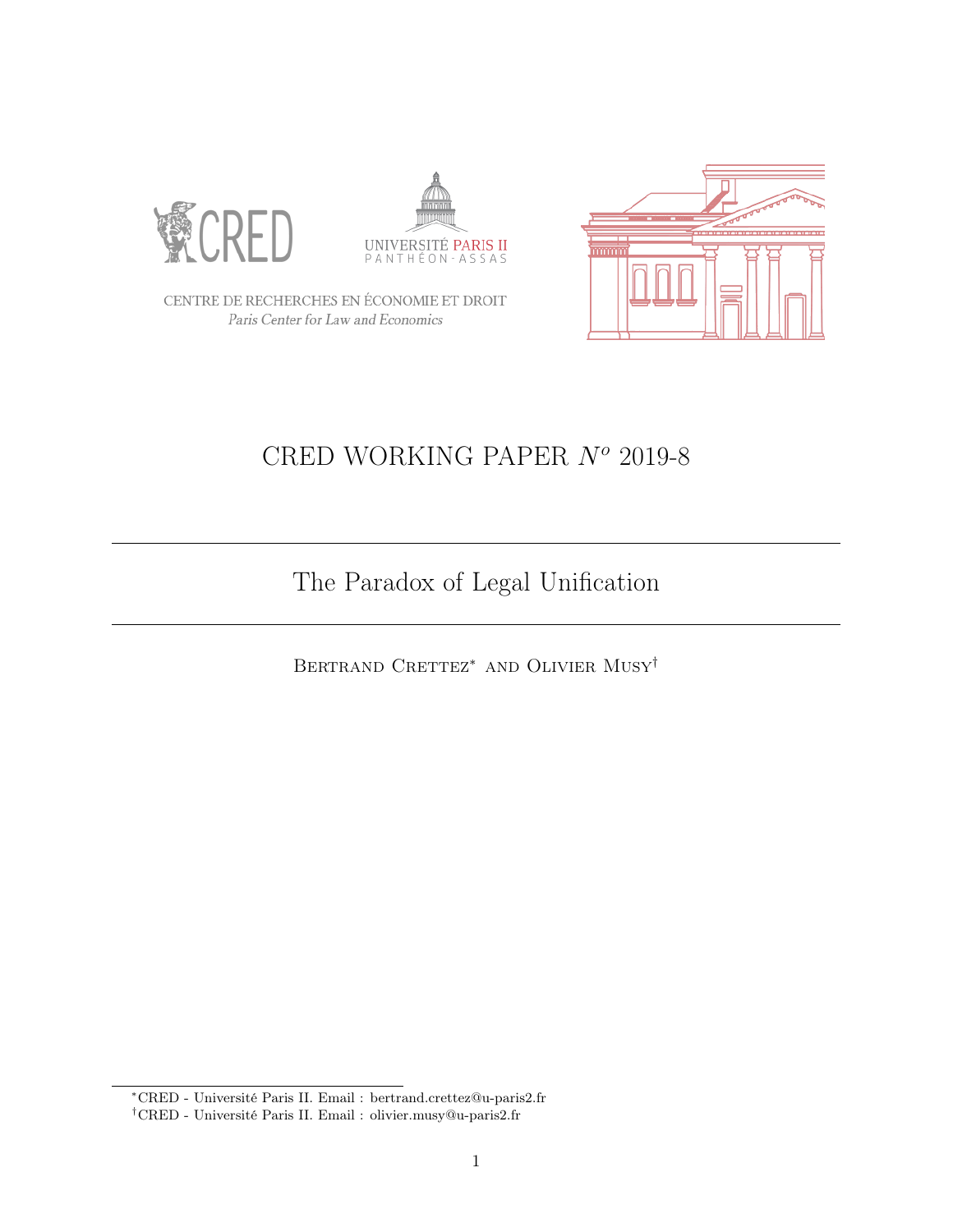#### Abstract

In the games used to study legal standardization, legal unification is never the outcome of the usual cooperative solution. Given the importance of legal unification in practice, this property appears as a paradox. To solve this paradox, we resort to alternative notions of cooperation. We show that introducing other-regarding preferences or Kantian rules of behavior do not resolve the paradox. By contrast, we show that legal uniformity prevails at any Berge equilibrium of our legal standardization game (a Berge equilibrium is a strategy profile such that a unilateral change of strategy by any one player cannot increase another player's payoff). This, we argue, is a first step towards a solution to the paradox of legal unification.

#### JEL Classification: C71, K40, N40.

Keywords: Legal Unification, Other-regarding Preferences, Kantian Equilibrium, Berge equilibrium, Golden Rule.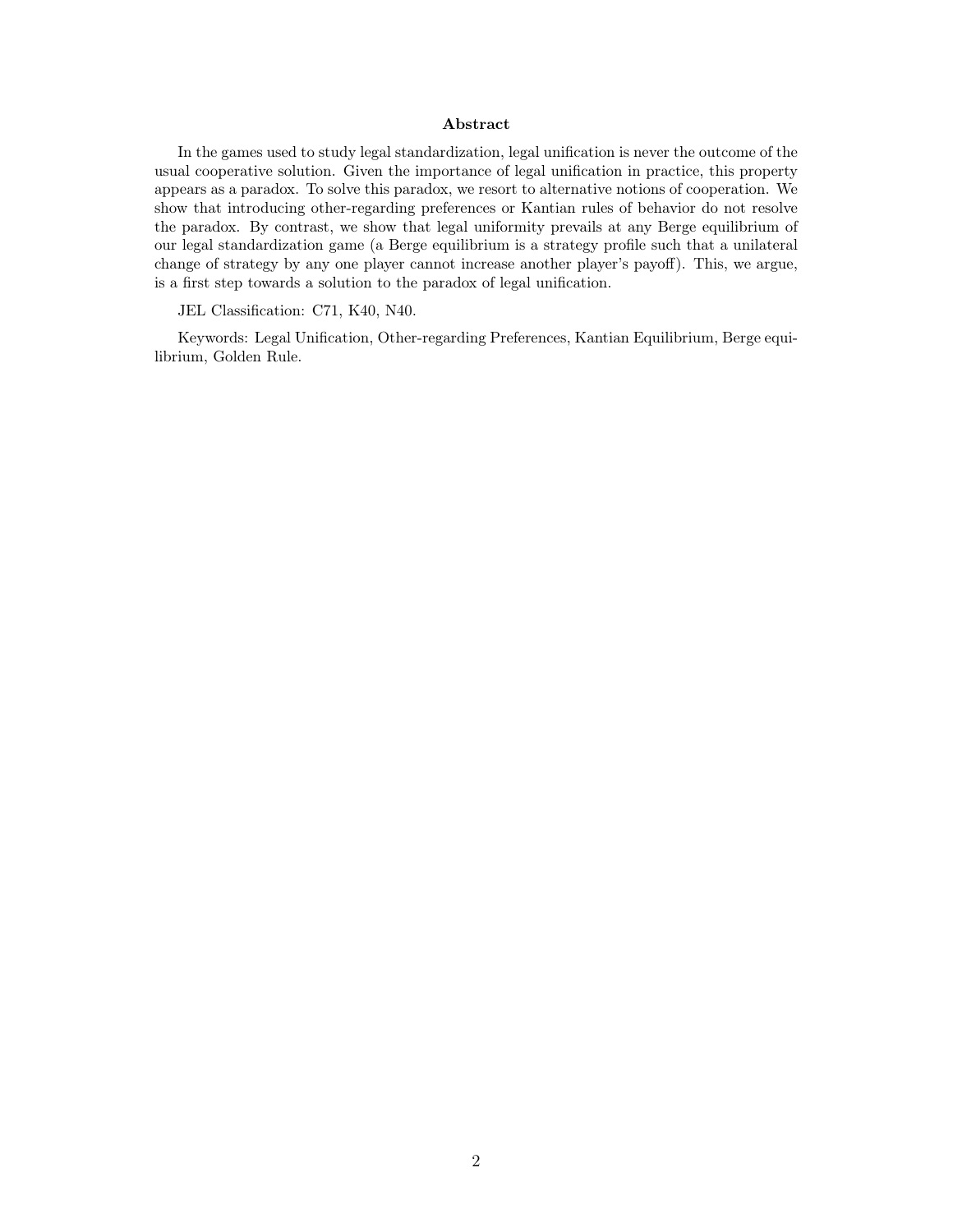## 1 Introduction

To account for legal convergence, law & economics relies on a fundamental trade-off. On the one hand, legal convergence decreases the cost of legal diversity and therefore enhances international trade. On the other hand, legal convergence increases the cost of the discrepancy between national laws and national legal preferences.<sup>1</sup> Legal changes across countries are then interpreted as issues of legal standardization games where national law-makers face this tradeoff. Legal cooperation, in particular, is construed as the set of national legal changes which maximizes the sum of the countries payoff functions.

This attempt at interpretation, however, gives rise to the following paradox: while observed in reality, legal unification, namely the substitution of a new and unique legislation for multiple national rules, never maximizes the sum of the countries payoff functions.<sup>2</sup> We call this inability to theoretically predict legal unification the paradox of legal unification. This paper aims at studying this paradox and at providing a theoretical solution. To do this we follow two approaches.

In the first approach, legal cooperation is viewed as the Nash equilibrium of a game where law-makers have *other-regarding* preferences. By other-regarding preferences we mean that each country takes into account other countries welfare in its own payoff function (see Cooper and Kagel, 2016). This approach is a common way to explain the unexpected prevalence of cooperative behavior observed in experimental studies of social dilemmas. Since transboundary topics are often seen as needing international cooperation, other-regarding preferences are also used to analyze international agreements. For example, Kolstad (2014) use the assumption of social preferences among heterogenous countries to understand the foundations of international environmental agreements (see also Van Long, 2016 and Lin, 2018). Introducing such preferences in a legal standardization game, we show that there is no Nash equilibrium in which legal unification prevails. Thus, taking into account otherregarding preferences in the analysis does not solve the legal unification paradox.

A second approach is to keep standard preferences and to introduce alternative notions of

<sup>&</sup>lt;sup>1</sup>Legal preferences refer to the way cultural values are embodied in the law. As stated by Legrand (1997), legal systems are the product of the history, culture and political compromises of each country over the years, and in this way differ from one country to another.

<sup>&</sup>lt;sup>2</sup> The same problem arises with non cooperative interactions. Specific assumptions are needed to obtain the possibility of legal uniformity in Nash equilibria of legal standardization games. A first specific assumption is law-makers have finite strategy sets (see, e.g., the seminal paper by Garoupa and Ogus,  $2006$ ). A second specific assumption is that law-makers preferences are not continuously differentiable (see,  $e.g.,$ Crettez et al., 2013; Crettez et al., 2016).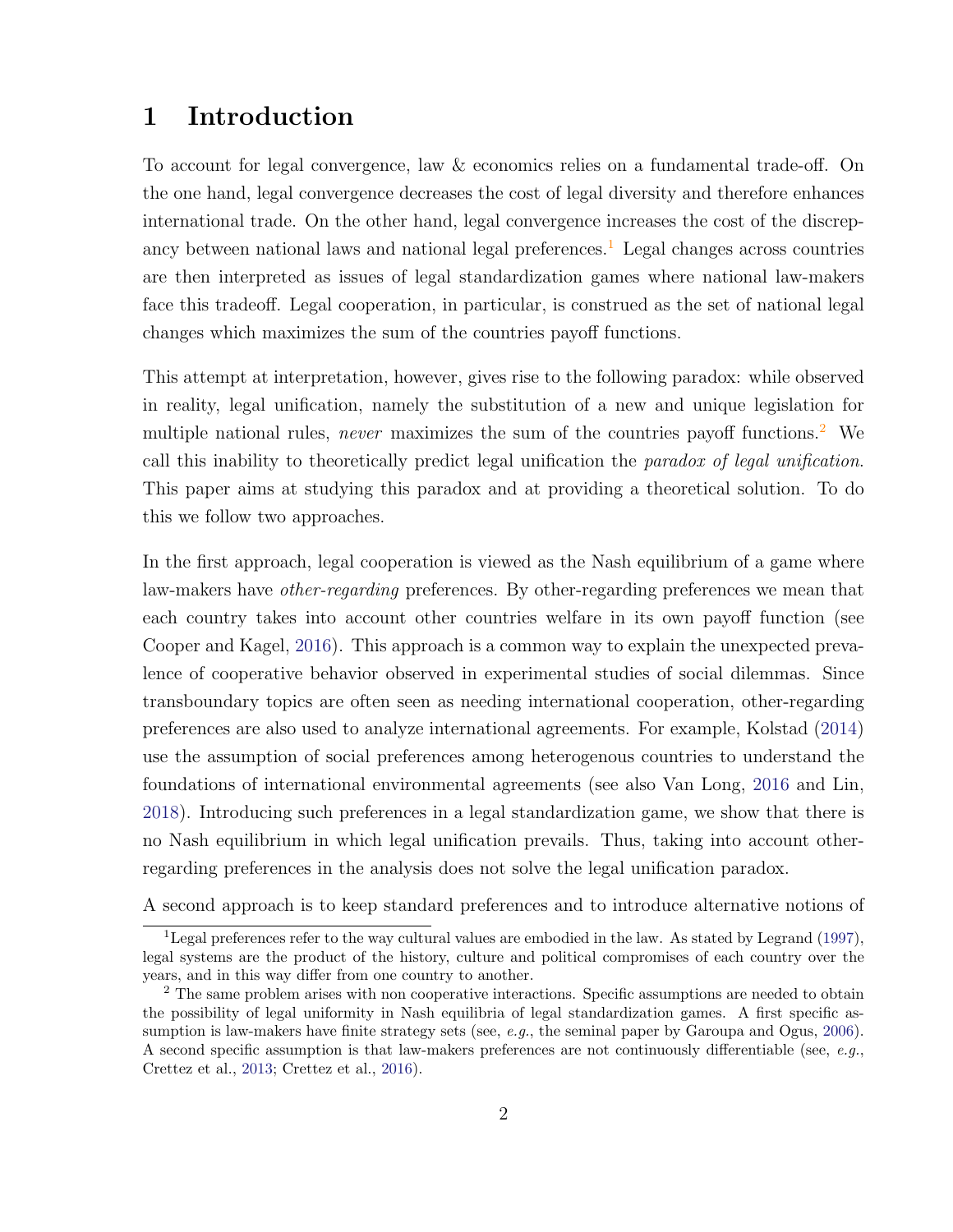cooperative solutions. Firstly, we pay attention to the case where agents follow Kantian rules of behavior.<sup>3</sup> Agents make a decision according to a Kantian rule when they think that this rule should be a universal law (*i.e.*, all the agents should behave in the same way). To study Kantian rules of behavior in our legal standardization game, we rely on the formulations proposed by Laffont (1975), Roemer (2010) and Roemer (2015)

Secondly, we focus on the idea that cooperative behavior often builds on team reasoning and mutual support (see, e.g., Colman, Pulford, et al., 2008, Guala et al., 2013, Sugden, 2015). In this connection, we single out the notion of Berge equilibrium (Berge, 1957, Zhukovskii and Chikrii, 1994, Colman, Körner, et al., 2011). A Berge equilibrium is a strategy profile such that a unilateral change of strategy by any one player cannot increase another player's payoff.

Thirdly, we study a concept of cooperative solution which appears in all the major ethical traditions and which is commonly referred to as the "Golden Rule". We concentrate on Van Damme (2014)'s game-theoretic formalization of the following version of the Golden Rule: "Do unto others as you like others to do unto you".

Our analysis of these three alternative solution concepts shows that Kantian rules of behavior do not lead to legal unification. By contrast, legal unification is achieved in any Berge equilibrium of our legal standardization game. Further, we show that in this game Van Dame's Golden rule coincides with the notion of Berge equilibrium. As our legal standardization game always has a Berge equilibrium, we conclude that this notion of cooperative solution provides a possible solution to the paradox of legal unification.

The remaining part of the paper unfolds as follows. In section 2, we define legal unification and we propose some examples. In section 3 we lay out a general legal standardization game. We then present the paradox of legal unification in section 4. We study the alternative cooperative solution concepts in section 5. Section 6 presents a discussion of the empirical relevance of team reasoning (on which the concept of Berge equilibrium relies). Section 7 contains some concluding remarks. All the proofs are relegated to the appendix. Section 2, which comes next, first addresses some terminology issues.

 $3$ Discussing the provision of public goods, Samuelson (1954) already quoted Kant's categorical imperative as a possible means to achieve preferred social outcomes.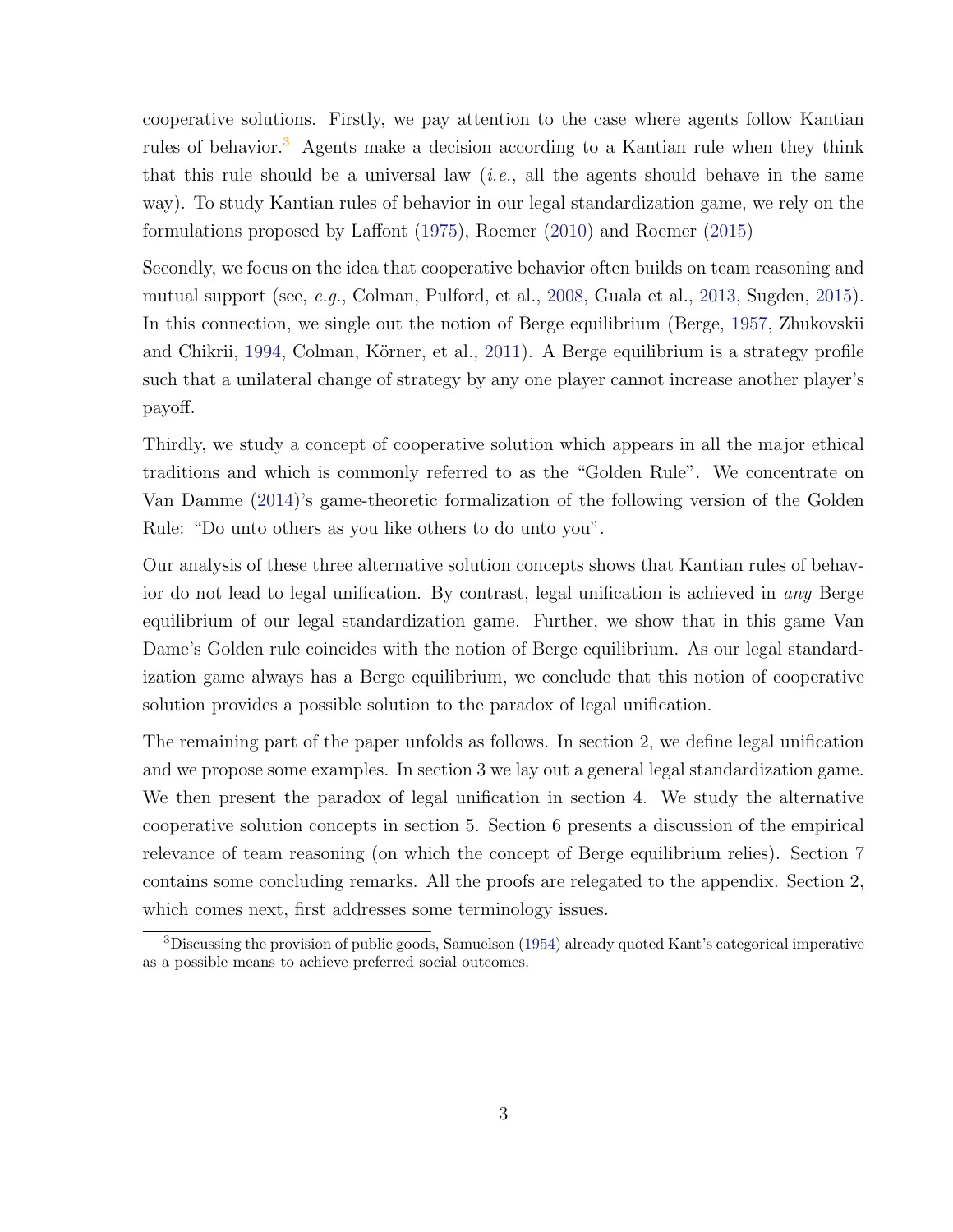## 2 Legal Unification: Terminology and Examples

Legal convergence is the process according to which national legal rules become closer between each other overt time. This convergence can be the result of spontaneously ordered institutional arrangements. An example of spontaneous legal convergence is legal transplantation, which is the "introduction in national legal systems of status and principles belonging to other systems, be they legal rule of other countries, or customs whose acceptance is widespread" (see Carbonara and Parisi, 2007). Spontaneous legal convergence and in particular its more extreme form, legal uniformity, however, is a rare phenomenon (Gomez and Ganuza, 2012). It is quite always the result of international legal coordination. We call *legal unification* the process by which international cooperation achieves legal uniformity.

The objective of legal unification is to render uniform the legal responses of different countries facing the same facts or situations, irrespective of the national level involved. Legal instruments, as the UNIDROIT foundation puts it: "must be understood in the same way in all countries, and they must be applied in the same way."<sup>4</sup> . According to UNIDROIT, the benefices of uniform laws include "a greater certainty in dealings across borders, an increased volume and value of international trade and cross-border relations, the promotion of improved standards of conduct, the establishment of performance benchmarks and the facilitation of more effective international dispute resolution and enforcement of rights."

Boele-Woekin (2010) argues that "the unification of substantive private law is predominantly achieved by international convention." An international convention does not create a uniform law per se. That is because legal unification is only achieved after the ratification of the convention by all the countries parties to the agreement. Legal unification is thus a top-down process, which may imply a certain part of collective decision-making.

An early example of an international convention leading to legal unification is the Warsaw Convention on air transport (Stephan, 1999). Another example is the United Nations Convention on Contracts for the International Sale of Goods (CISG), whose aim is the promotion of international trade through the adoption of uniform rules. The drafters of the convention explicitly stated that uniformity was needed in its application (Ferrari, 1996).<sup>5</sup>

<sup>4</sup>See, Unidroit.

<sup>&</sup>lt;sup>5</sup>See, e.g., Article 7(1) of the Convention: "In the interpretation of this Convention, regard is to be had to its international character and to the need to promote uniformity in its application and the observance of good faith in international trade."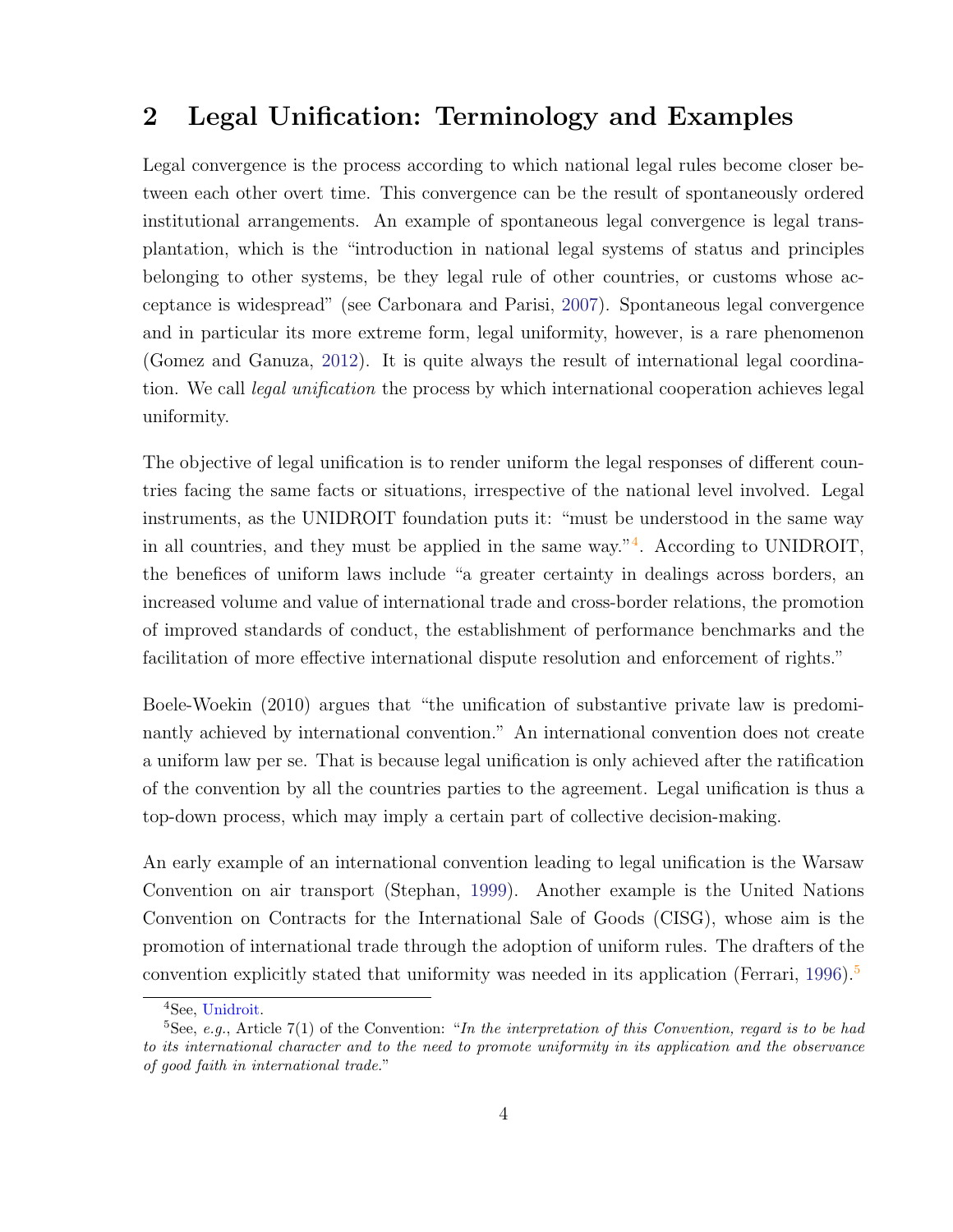In regional unions such as the European Union, there exist additional tools of unification. Uniform law making in the European Union is achieved by means of Regulations, which are European legal acts immediately enforceable as law in all member states simultaneously.<sup>6</sup> Regulations differ from Directives, the other European tool to achieve legal convergence. A Directive is a legal act of the European Union which requires member states to achieve a particular result, without dictating the legal means to achieve that result.<sup>7</sup> In Comparative Law literature the use of directives refer to legal harmonization. Legal harmonization of law seeks to promote coordination of different legal provisions or systems by eliminating major differences and creating minimum requirements or standards.<sup>8</sup> Legal harmonization and legal unification are then two distinct way to promote convergence. Both require some kind of cooperative behavior from the countries concerned. For example, in the European Union, as indicated in article 5 of the Treaty establishing the European Economic Community, Member states shall take all appropriate measures, whether general or particular, to ensure fulfillment of the obligations arising out of this Treaty or resulting from action taken by the institutions of the Community. They shall facilitate the achievement of the Community's tasks. Kono (2014) (p. 133) argues that the specific institutionalized long-term relationships between Members of the E.U. incentive them to consider their interest from broader perspectives  $9$ .

Such cooperative behavior is unlikely outside regional unions. This can explain why at a more global level, Kozuka (2007) concludes that legal unification is far from being prevalent.<sup>10</sup> Kono (2014) makes a review of international conventions and shows that only four conventions have more than fifty members States. An important question is then to understand under which conditions legal unification can be the result of a cooperative or collective decision process. To analyze this process, we next introduce a legal standardization game.

 $6$ Article 288 of the Treaty on the Functioning of the European Union: A regulation shall have general application. It shall be binding in its entirety and directly applicable in all Member States.

<sup>&</sup>lt;sup>7</sup>Article 288 of the Treaty on the Functioning of the European Union: *Directives shall be binding, as to* the result to be achieved, upon each Member State to which it is addressed, but shall leave to the national authorities the choice of form and methods.

 ${}^{8}$ In some papers (see *e.g.* Gomez and Ganuza, 2012), legal unification is synonymous with *full* harmonization, while harmonization is labeled as minimal harmonization.

<sup>9</sup>This does not mean, however, that the interests of a member state are always aligned with those of the other states - the recent decision by the United Kingdom to leave the European Union is a case in point.

<sup>&</sup>lt;sup>10</sup>This is in contrast with the expectations made by the legal comparatist David  $(1968)$  who argued that "the problem is not whether international unification of law will be achieved; it is how it can be achieved." The optimistic view is still shared today. For instance Zeller (2002) asserts that "History has shown that unification of laws is inevitable and unstoppable."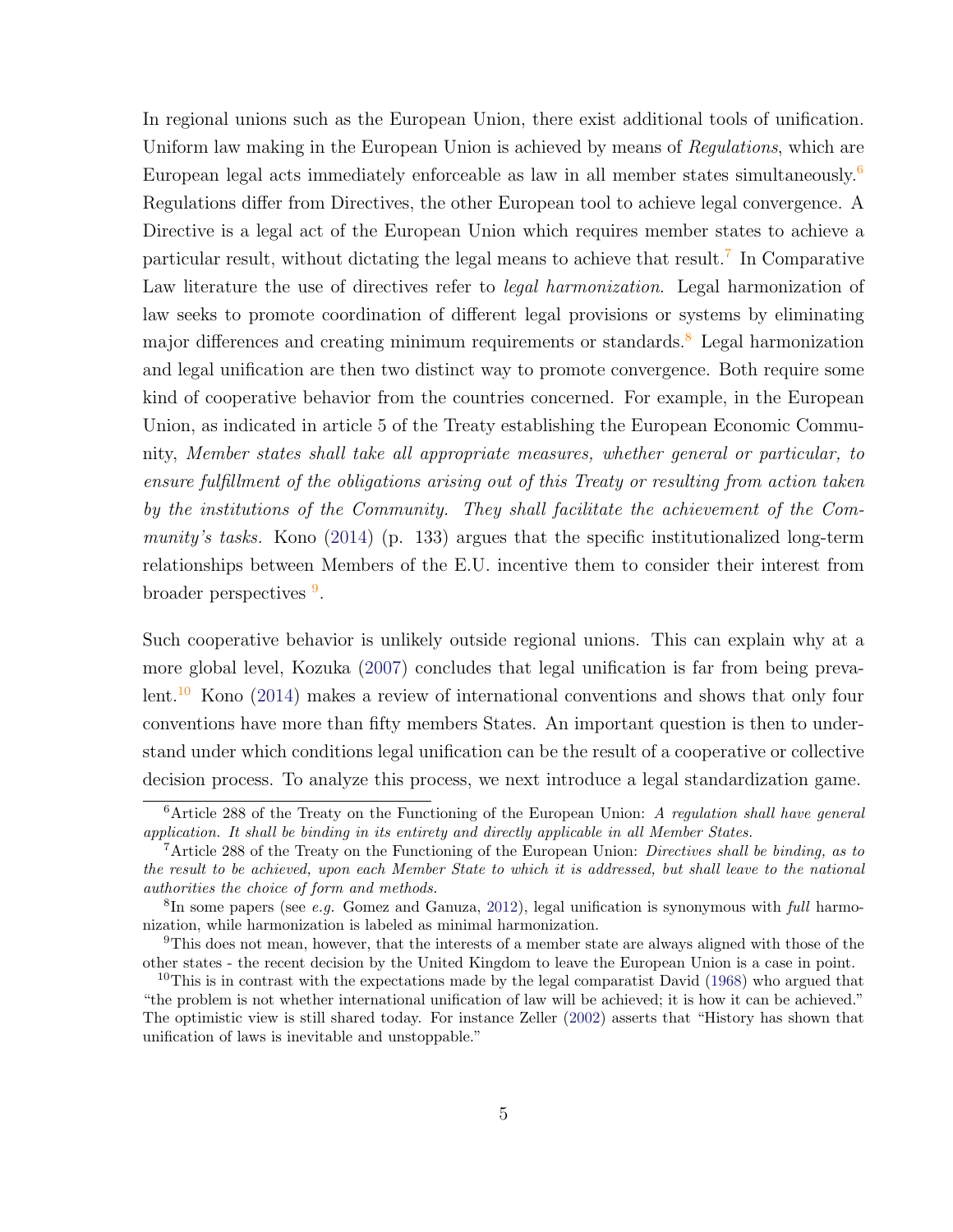## 3 A Legal Standardization Game

Consider a game with N players, each player representing a country. The legal preferences and the legal system of country i are respectively represented by the real numbers  $\theta_i$  and  $\ell_i$  (these numbers are different across countries). We interpret these points as being aggregate indexes of legal rules concerning a specific issue of the legal system.<sup>11</sup> Country i chooses (or adapts) its own legal system  $\ell_i$  in order to maximize its payoff function  $\mathcal{U}^i$ . Denoting by  $\ell$  the strategy profile  $(\ell_1, \ldots, \ell_i, \ldots, \ell_N)$ , by  $\ell_{-i}$  the incomplete strategy profile  $(\ell_1, \ldots, \ell_{i-1}, \ell_{i+1}, \ldots, \ell_N)$ , we assume that

$$
\mathcal{U}^i(\boldsymbol{\ell}) = U^i(\ell_i, \theta_i) + V^i(\ell_i, \boldsymbol{\ell}_{-i}).
$$
\n(1)

We make three additional assumptions about  $\mathcal{U}^i(\ell)$ .

• First, the function  $U^i$  is single-peaked with respect to  $\theta_i$ . Namely,  $\frac{\partial U^i}{\partial \ell_i}$  is positive when  $\ell_i < \theta_i$ , negative when  $\ell_i > \theta_i$ , and nill when  $\ell_i = \theta_i$ . This assumption captures the idea that country *i* bears cultural adaptation costs when its actual law  $\ell_i$  nears foreign law  $\ell_j$ by departing from its legal preferences  $\theta_i$  (the foundations of such legal preferences are described for example by Legrand, 1996).

• Second, the function  $V^i(\ell_i, \ell_{-i})$  is single-peaked with respect to  $\ell_i$  when viewed as a function of the foreign legal systems  $\ell_k, k \neq i$ . To wit, country i payoff increases when the foreign legal systems get closer to its own legal system. This payoff increase reflects the fact that legal diversity generates specific transaction costs.<sup>12</sup> For instance, Rodrik (2004) argues that the diversity of national institutional arrangements is the most important source of transaction costs in international exchanges, broadly representing nearly 35% in ad-valorem terms.

• Third we finally assume that both the functions  $U^i$  and  $V^i$  are smooth and that

$$
\left. \frac{\partial V^i(\ell_i, \ell_{-i})}{\partial \ell_i} \right|_{\ell_j = \ell, j = 1, \dots, n} = 0, \quad \forall i.
$$
\n(2)

The above equation means that changing  $\ell_i$  brings no benefits to country i if legal uniformity

<sup>&</sup>lt;sup>11</sup>The construction of aggregate indexes of legal rules is a current practice in the empirical law & economics literature. For instance, the Leximetrics database included several quantitative indexes of legal rules on corporate governance, creditor law or labor law (see Siems, 2011). Datasets can be found in Deakin et al. (2017).

<sup>&</sup>lt;sup>12</sup>On these transaction costs, see, *e.g.*, Katz  $(2000)$ , Linarelli  $(2003)$ , and Wagner  $(2005)$ .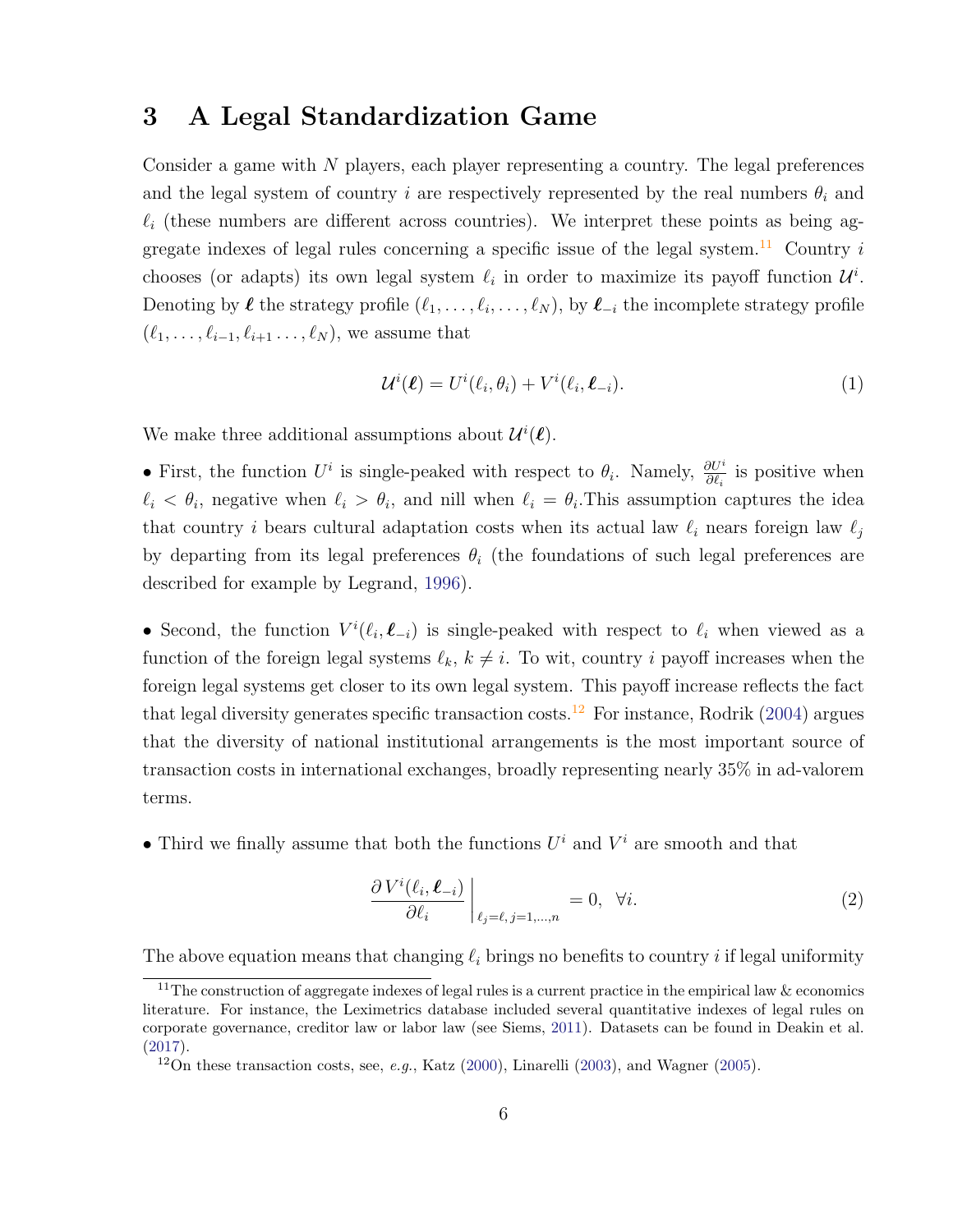is actually achieved (even if the uniform law differs from country i legal preferences  $\theta_i$ ). To put it differently, from an economic or administrative viewpoints the benefit of legal uniformity does not depend on the very nature of the uniform law. For sure, the cost of legal convergence does depend on direction along which it occurs. But this cost, which is mainly a cultural one, is already taken into account in the function  $U^{i}(\ell_i, \theta_i)$ .

#### Examples

The following specification of the payoff function  $\mathcal{U}^i$ , originally proposed by Loeper (2011), satisfies our assumptions:

$$
\mathcal{U}^{i}(\boldsymbol{\ell}) = -\frac{1}{2}(\ell_{i} - \theta_{i})^{2} - \frac{\gamma}{2N} \sum_{j \neq i}^{N} (\ell_{i} - \ell_{j})^{2}.
$$
 (3)

It is indeed easy to see that the function  $U^{i}(\ell_i, \theta_i) = -\frac{1}{2}$  $\frac{1}{2}(\ell_i - \theta_i)^2$  peaks when  $\ell_i = \theta_i$  and that the function  $V^i(\ell_i, \ell_{-i})$  peaks when  $\ell_j = \ell_i$  for all j. It is also easy to check that the above specification of  $\mathcal{U}^i(\ell)$  satisfies equation (2).

Another example of a utility function that satisfies all of our assumption is

$$
\mathcal{U}^{i}(\boldsymbol{\ell}) = -\sqrt{a + (\ell_i - \theta_i)^2} - \gamma \bigg(\sum_{j \neq i} \sqrt{a + (\ell_i - \ell_j)^2}\bigg),\tag{4}
$$

where a is a positive parameter.<sup>13</sup>

## 4 The Paradox of Legal Unification

In this section we first study the standard cooperative solution of our legal standardization game. We show that this solution never satisfies legal uniformity.<sup>14</sup> We call this result the Paradox of legal unification. We then consider the usual resolution of this paradox proposed in the literature, namely introducing the assumption that the coordination costs linked to legal harmonization are higher than those associated to legal unification.

<sup>&</sup>lt;sup>13</sup>This utility function relies on the function  $\sqrt{a+x^2}$ , which boils down to the absolute value function when  $a = 0$ .

 $14$ This notion of cooperative solution does not refer to the various concepts of Cooperative game theory.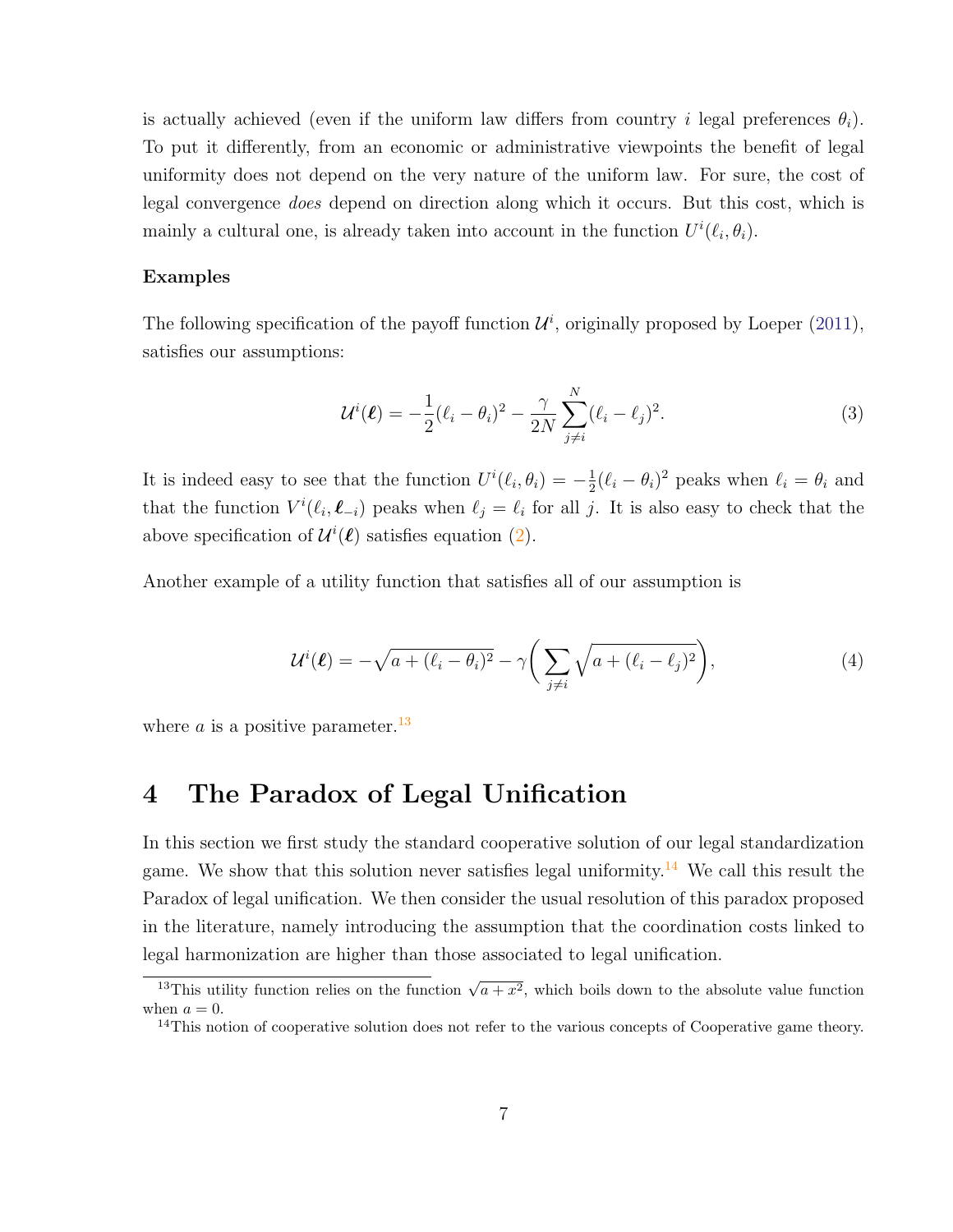### 4.1 The Standard Cooperative Solution

In the literature, legal cooperation is often construed as the maximization of a weighted sum of the countries payoff functions (see, e.g., Carbonara and Parisi, 2007, Monheim-Helstroffer and Obidzinski, 2010).<sup>15</sup>

Countries are thus assumed to solve the following problem

$$
\max_{\ell} \sum_{i=1}^{N} \beta_i \big( U^i(\ell_i, \theta_i) + V^i(\ell_i, \ell_{-i}) \big), \tag{5}
$$

where we interpret the parameter  $\beta_i$  as the weight given to country i in the maximization problem. We call this maximization problem the standard cooperative solution.

Assuming that all country weights  $\beta_i$  are positive, we obtain the following result

**Proposition 1.** Legal unification is never the outcome of the standard cooperative solution.

When the national laws are chosen to solve problem  $(5)$ , each of these laws satisfies the following first-order optimality condition

$$
\beta_i \frac{\partial U^i}{\partial \ell_i}(\ell_i, \theta_i) + \sum_{j=1}^N \beta_j \frac{\partial V^j}{\partial \ell_i}(\ell_j, \ell_{-j}) = 0.
$$
\n(6)

This condition means that when  $\ell_i$  gets marginally closer to  $\theta_i$ , the increase in the payoff of country  $i$  is compensated by the sum of the marginal changes in the payoffs of the other countries (some of these changes may be positive, as  $\ell_i$  also gets closer to  $\ell_j$ , but this may not be the case for all countries). Where legal unification is realized in the standard cooperative solution, all the terms  $\frac{\partial V^j}{\partial \ell_i}(\ell_j, \ell_{-j})$  in the above equation are nil.<sup>16</sup> But this would imply that  $\ell_i = \ell = \theta_i$  (since  $U^i(\ell_i, \theta_i)$  is single-peaked in  $\theta_i$ ). Yet by assumption the ideal laws  $\theta_i$  are all different. This is a contradiction. We illustrate the Proposition with the next example.

#### Example

<sup>&</sup>lt;sup>15</sup>In Carbonara and Parisi (2007), countries actually receive a fixed share of the maximization of the sum of their objective functions.

<sup>&</sup>lt;sup>16</sup>This stems from the assumption that  $\ell_k = \ell$  for all k (legal unification is realized), that the functions  $V^j(\ell_j, \ell_{-j})$  are all single-peaked with respect to  $\ell_j$  when viewed as functions of  $\ell_k, k \neq j$ , and from equation 2.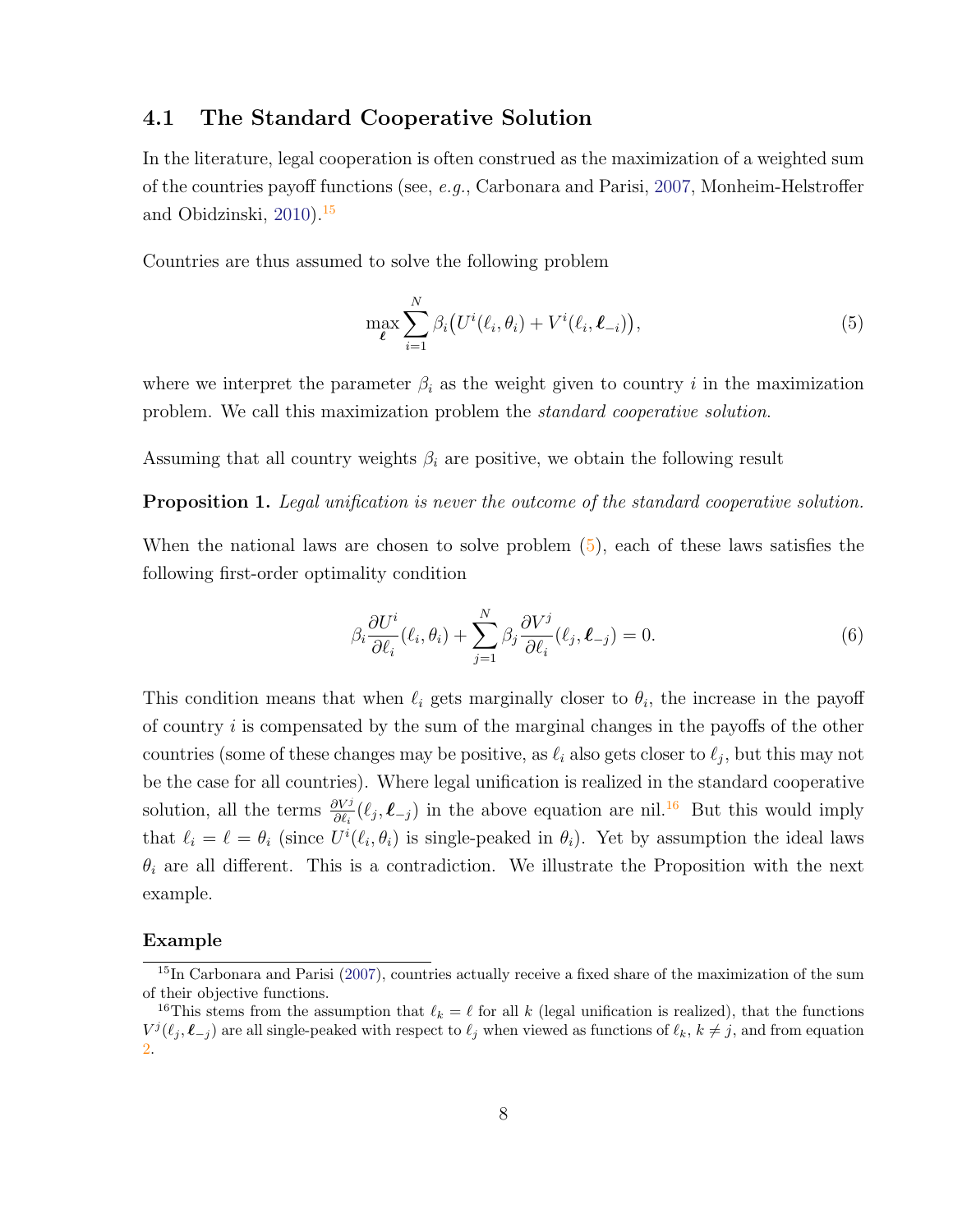When the countries payoff functions are given by equation (3) and all the  $\beta_i$  are the same, the solution to the problem  $(5)$ , namely

$$
\max_{(\ell_i)_i} \sum_{i=1}^N \mathcal{U}_i = \max_{(\ell_i)_i} \left\{ -\frac{1}{2} \sum_{i=1}^N (\ell_i - \theta_i)^2 - \frac{\gamma}{2N} \sum_{i=1}^N \sum_{j \neq i} (\ell_i - \ell_j)^2 \right\},
$$

is given by the following expressions

$$
\ell_i = \frac{\theta_i + 2\gamma\hat{\theta}}{1 + 2\gamma}, \, i = 1, \cdots, N,
$$

where  $\hat{\theta} = (\sum_{i=1}^{N} \theta_i)/N$ . Observe that legal unification occurs if and only if  $\theta_i = \theta$ , for each country i. Otherwise the law of country i is in between its own legal preferences  $\theta$  and the mean of the national legal preferences  $\theta$ .

### 4.2 Legal Unification in the Law & Economics Literature

An implication of Proposition 1 is that additional assumptions must be made if we want to account for legal unification while considering that legal cooperation is best modeled as the maximization of the sum of the countries payoffs. The resolution of the paradox of legal unification in the law & economics literature rests on a two-step approach (see Carbonara and Parisi, 2007, Monheim-Helstroffer and Obidzinski, 2010 Loeper, 2011).

The first step consists of solving problem (5) under the assumption that  $\ell_i = \ell$ , for all country *i*. We therefore look for the *best uniform law*. Searching for the best uniform law is equivalent to solve the following problem

$$
\max_{\bar{\ell} \in \mathbb{R}} \sum_{i=1}^{N} U^i(\bar{\ell}, \theta_i). \tag{7}
$$

That is because, from our assumptions on the function  $V^i$  (and notably assumption  $(2)$ ), all the functions  $V^i$  are constant when legal uniformity prevails. Therefore, solving problem (5) under the assumption that  $\ell_i = \ell$  for any country i is equivalent to solving problem (7).

Notice, however, that from Proposition 1 the sum of the countries payoff functions with legal uniformity cannot be higher than the value of this sum when countries choose the solution of problem 5. This is why a second step is needed. In this second step, we assume that the solution to problem  $5$  (*i.e.*, without *imposing* legal uniformity) involves significant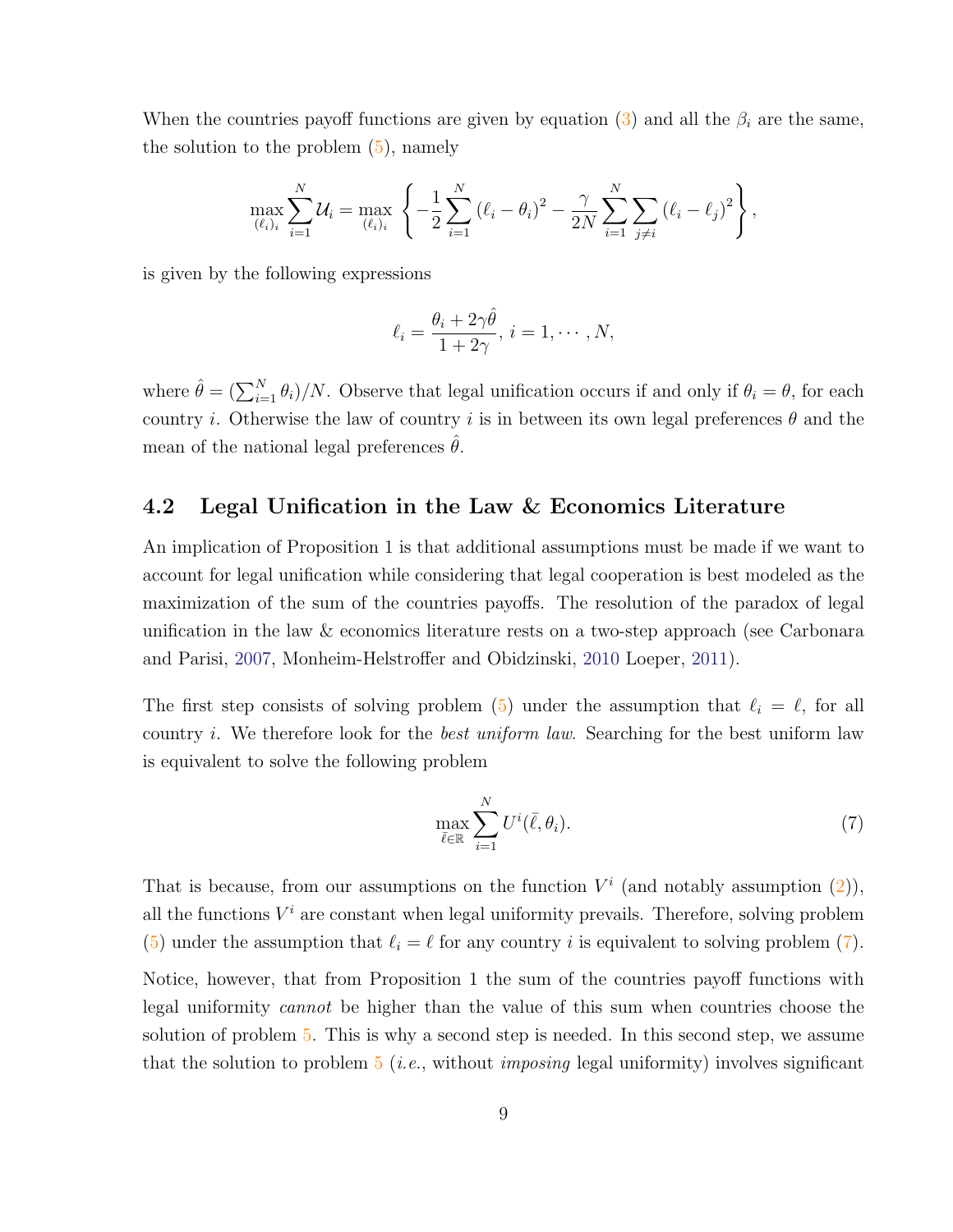coordination and transaction costs which, when subtracted to the sum of the countries payoffs, makes the solution to problem  $(7)$  a comparatively better choice.<sup>17</sup>

Yet the two-step standard solution to the paradox of legal unification is short of being compelling, since it is by no means obvious that the coordination costs linked to legal harmonization are always higher than those implied by legal unification. Negotiating to tailor a unique rule that satisfies all countries can be comparatively more difficult and lengthy than agreeing on a common set of general principles, while enabling countries to keep national specificities (*i.e.*, legal harmonization). Kono  $(2014)$  gives several arguments showing that choosing a uniform law is not always the less costly option if we take into account the costs of creation, maintenance and amendment of the law.

To sum up, it seems worthwhile to explore alternative ways to resolve the paradox of legal unification. To do this we need to modify the terms of the problem used to study legal cooperation. One way to do this is to introduce different solution concepts. We address this issue in the next section.

## 5 Alternative Socially Oriented Solution Concepts

A growing body of empirical and theoretical literature argues that economic agents make individual choices while having social concerns. Consequently, rather than relying on the standard cooperative approach seen in section 4, we consider four alternative solution concepts that embody social concerns and we study whether these concepts can solve the paradox of legal unification. The first concept builds on the idea that agents behave noncooperatively but have other-regarding preferences. The second concept builds on Kantian rules of behavior (Roemer, 2015). The third one, the notion of Berge equilibrium, captures the idea of mutual support (Berge, 1957). The fourth and last one refers to traditional ethics and is named Golden rule (Van Damme, 2014). In the last three solution concepts we assume standard preferences, but non-standard protocols of decision. This is in contrast with the first concept, which builds on non-standard preferences (namely other-regarding preferences), albeit a standard protocol of decision (that is, a Nash equilibrium).<sup>18</sup>

<sup>&</sup>lt;sup>17</sup>See, e.g., Crettez et al. (2016) for a study where *both* legal harmonization and legal unification bring about transaction costs.

<sup>18</sup>Van Long (2016) reviews the impact of other-regarding preferences and ethical choice on environmental outcomes. While Long takes up the issue of international cooperation when countries have non-standard preferences, his setup and ours are formally different. Moreover, he does not consider Berge equilibria.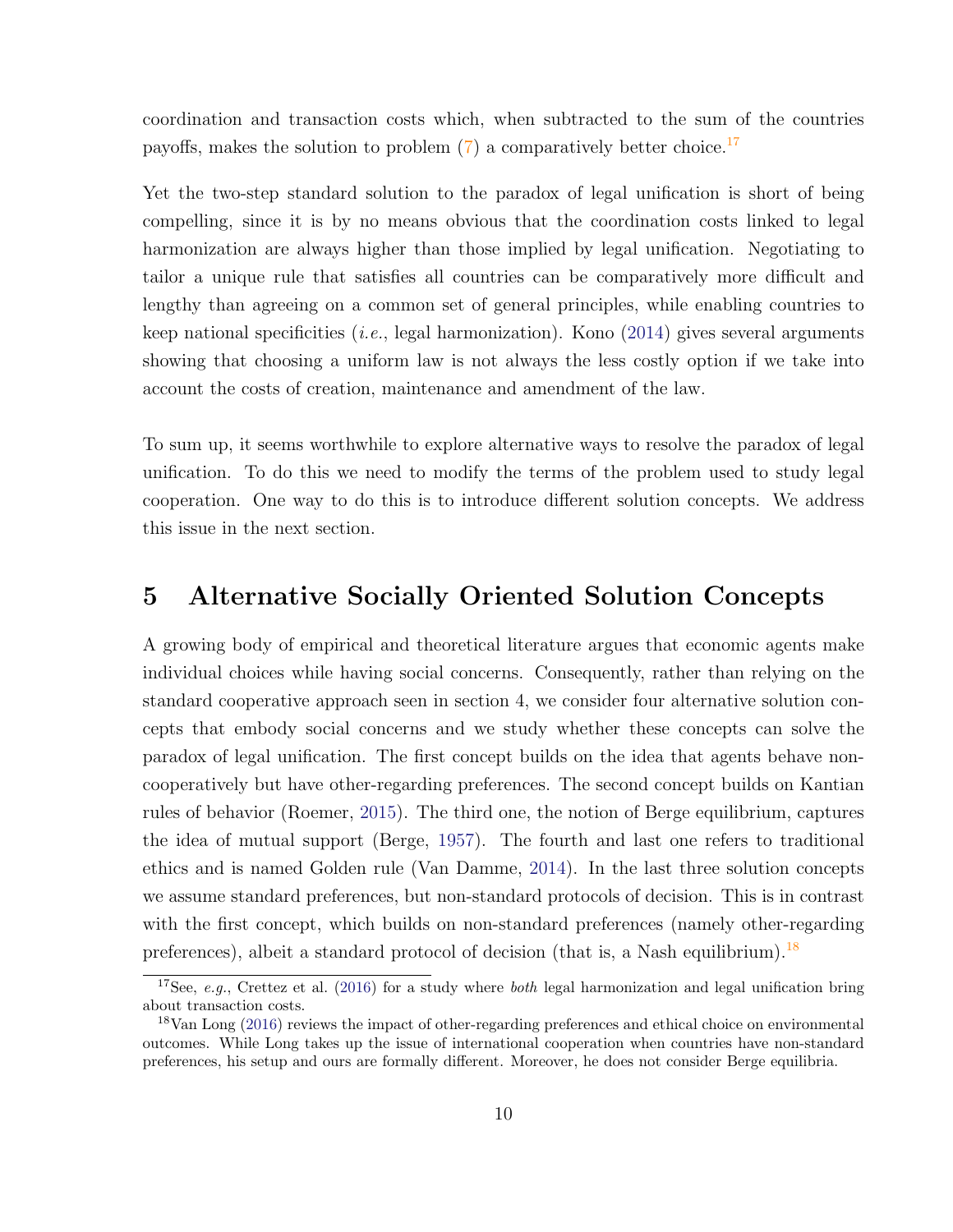## 5.1 A Non-cooperative Approach with Other-Regarding Preferences

In this approach, we explain the collective decision-making that underlies legal cooperation by assuming that countries behave in a non-cooperative way, but at the same time take into account the impact of their choices on the welfare of other countries. Introducing otherregarding preferences in the payoff functions of otherwise non-cooperative agents seems to be often used to explain the unexpected prevalence of cooperation observed in experimental studies of social dilemmas. As Roemer (2015) puts it :

Economic theory, for the main, attempts to explain cooperative behavior as the non-cooperative equilibrium of a complex game with many stages. The innovation of behavioral economics is to include exotic arguments in preferences (for example, a sense of fairness) but the analytical structure is still Nash (noncooperative) equilibrium.

Following this idea, we consider the next question: is it possible to endow countries with meta preferences (incorporating other-regarding traits) such that legal uniformity can be realized in a Nash equilibrium of the legal standardization game?

To further the formal study of this question assume that each country i has meta preferences represented by a meta payoff function  $\mathcal{T}^i$ 

$$
\mathcal{T}^i\left(\mathcal{U}^1(\ell_1,\boldsymbol{\ell}_{-1}),...,\mathcal{U}^i(\ell_i,\boldsymbol{\ell}_{-i}),...,\mathcal{U}^N(\ell_N,\boldsymbol{\ell}_{-N})\right),\tag{8}
$$

which is differentiable and such that the partial derivatives  $\frac{\partial \mathcal{T}^i}{\partial U^j}$  are all positive for each *i* and  $j$ .

The following Proposition answers to the above question as follows

**Proposition 2.** There are no differentiable-increasing functions  $\mathcal{T}^i$  defined on  $\mathbb{R}^N$  such that legal uniformity is realized in a Nash equilibrium of the legal standardization game where the countries meta-payoff functions are given by the function  $\mathcal{T}^i$ ,  $i = 1, ..., N$ .

To better understand this result assume by way of contradiction that legal uniformity could be realized in a Nash equilibrium of the legal standardization game when countries have other-regarding preferences. When country  $i$  changes its law by a marginal amount, the direct effect on country j payoff is equal to  $\frac{\partial U^j}{\partial \ell}$  $\frac{\partial U^j}{\partial \ell_i} = \frac{\partial V^j}{\partial \ell_i}$  $\frac{\partial V^j}{\partial \ell_i}(\ell_i, \ell_{-i}),$  where  $\ell_i = \ell$  for all i. This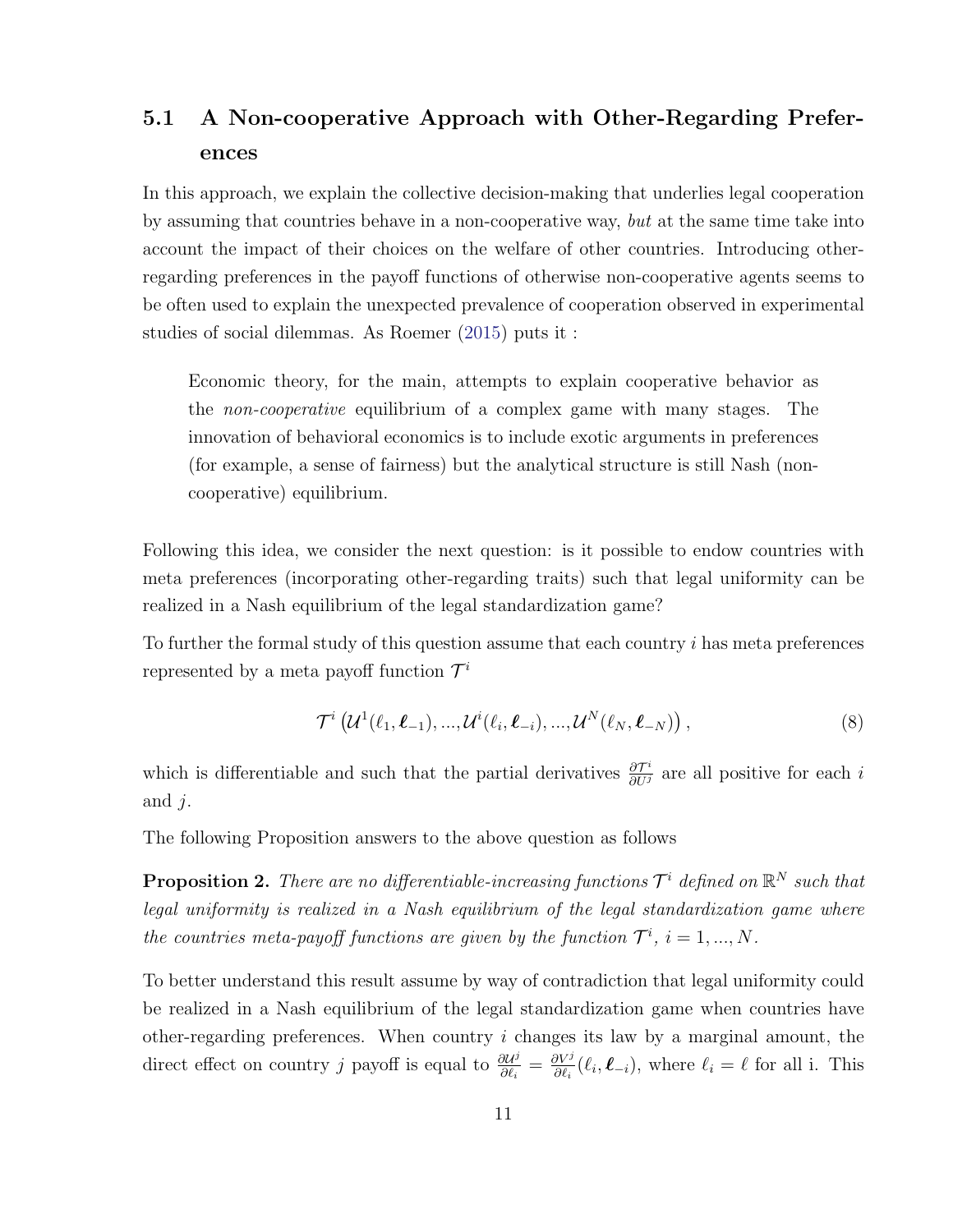direct effect on country j marginally affects country i by an amount equal to  $\frac{\partial \mathcal{T}^i}{\partial \mathcal{U}^j}$ ∂U<sup>j</sup>  $\partial V^j$  $\frac{\partial V^j}{\partial \ell_i}$ . When there is legal uniformity in a Nash equilibrium, the last term is nil (because so is  $\frac{\partial V^j}{\partial \ell_i}$ ) and the first-order condition for country i choice reduces to:  $\frac{\partial \mathcal{T}^i}{\partial U^i}$  $\overline{\partial \mathcal{U}^i}$  $\partial U^i$  $\frac{\partial U^i}{\partial \ell_i}(\ell_i, \theta_i) = 0$ . The only case where this is possible is when  $\ell_i = \ell = \theta_i$ . But such a condition cannot be simultaneously true for all counties, since we have supposed that the ideal legal systems are all different.

Therefore, when countries have other-regarding preferences, it remains always beneficial for at least one country to deviate from a unique candidate legal rule, in order to choose a national legal system  $\ell_i$  closer to its own legal preference  $\theta_i$ .<sup>19</sup>

### 5.2 Kantian Equilibria

A second alternative socially-oriented solution concept, which is actually an alternative cooperative solution concept, is the notion of Kant equilibrium. This equilibrium, first introduced in Economics by Laffont (1975) rests on Kant's idea that an autonomous agent should impose his own laws. But if each agent arrives at these laws by the sole use of reason, all agents will arrive at the same laws. As a consequence, a choice can be considered as rational if each agent agrees that it should become a universal law (a categorical imperative) for all the other agents. $^{20}$ 

From a formal viewpoint, a legal system  $\ell$  is a Kant-Laffont equilibrium if it maximizes the payoff function  $\mathcal{U}^i$  of each country i, when all the other countries also make this choice. We define a Kant-Laffont equilibrium as the uniform law  $\tilde{\ell}$  which maximizes the objective function of each country i when all the remaining countries j also choose  $\ell$ . Formally  $\ell$ solves the following problem

$$
\max_{\ell} \, \mathcal{U}^{i}(\ell) = U^{i}(\ell, \theta_{i}) + V^{i}(\ell, \ell_{-i}); \text{for all } i,
$$
\n<sup>(9)</sup>

where all the components of  $\tilde{\ell}$  are equal to  $\ell$ . A difficulty with this solution concept, however, is that when countries legal preferences are different, Kant-Laffont equilibrium does not exist.

Nonetheless, Roemer (2015) has recently proposed another interpretation of the Kantian imperative in which the diversity of players' preferences does not a priori precludes the

 $19$ We notice that one can use the same kind of reasoning to show why legal uniformity would not hold in a Nash equilibrium when countries have *selfish* preferences. It suffices to assume that  $\frac{\partial \mathcal{T}^i}{\partial \mathcal{U}^j} = 0$ , for all  $i \neq j$ , and  $\frac{\partial \mathcal{T}^i}{\partial \mathcal{U}^i} > 0$ .<br><sup>20</sup>On this notion of rationality see Sugden (1991).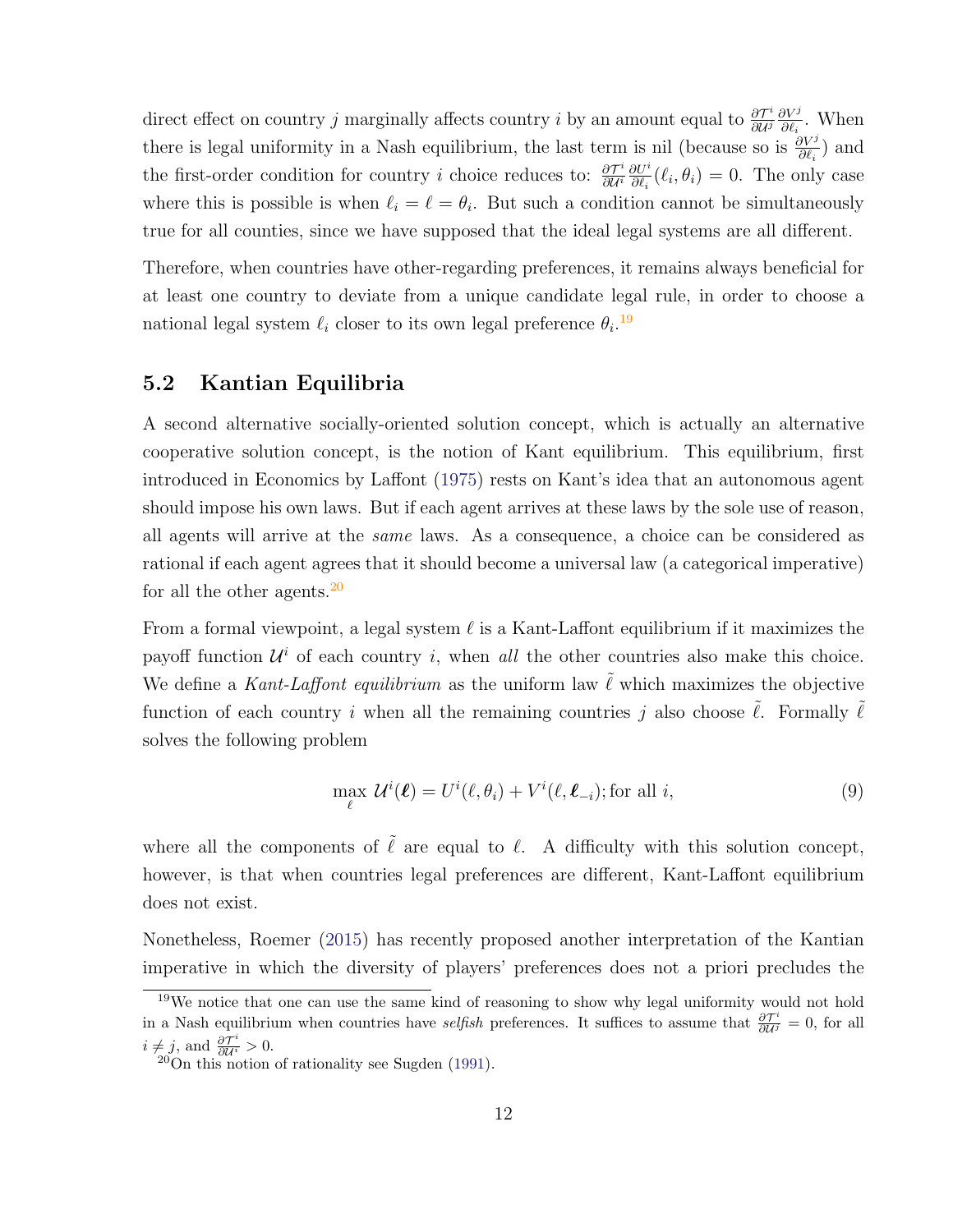existence of an equilibrium. Specifically, the characteristic of the Kantian approach, Roemer argues, is "not to ask individuals to put themselves in other people's shoes, but rather to evaluate how they would fare if all other behaved as they do." In this connection, what the others do can be interpreted in several ways. Roemer focuses on the case where each player contemplates whether it is worthwhile to *deviate* in a pre-defined way from a candidate equilibrium, assuming that all the other players will also deviate following a pre-defined protocol. Thus, people are not necessarily assumed to make the same decisions as in the Kant-Laffont equilibrium. We rather assume that people deviate in the same way, if so they choose.

Roemer proposes several definitions of what he calls Kantian equilibria (see, e.g., Roemer, 2015). We concentrate on one definition, the notion of *additive Kantian equilibrium*.<sup>21</sup> We shall say that a vector of strategies  $\ell^K$  is an additive Kantian equilibrium, if, given a vector  $A = (a_1, \dots, a_i, \dots, a_n) \in \mathbb{R}_{++}^n$ , we have<sup>22</sup>

$$
0 = \arg \max_{\alpha \in \mathbb{R}} U^i(\ell_i^K + \alpha a_i, \theta_i) + V^i(\boldsymbol{\ell}^K + \alpha A), \ \forall i.
$$
 (10)

At a Kantian equilibrium, no player would prefer to deviate from his strategy, given that all other agents would deviate in a similar way. This is how the idea of a universalized action is captured. We obtain the following result

**Proposition 3.** Let  $\ell^K$  be an additive Kantian equilibrium. Then legal unification is not achieved.

To understand the Proposition suppose by way of contradiction that legal uniformity is achieved in a Kantian equilibrium. Then there is no way for country  $i$  to increase the value of  $V^i(\ell^K)$  since this function has reached a maximum value. Thus, a marginal change in country *i* law  $\ell_i$  will bring about no change in the marginal value of  $V^i(\ell^K)$ . That is, at the

<sup>&</sup>lt;sup>21</sup>While this notion is suited for non-symmetric model, Roemer restricts his definition to the case where agents have the same strategy space, namely a subset of non-negative real numbers. Moreover, Roemer mainly considers the case where each agent's objective is either monotonically increasing or monotonically decreasing with respect to the other agents' strategies. In our model, this would only be the case if all the countries decisions were either lower than  $\min_i \theta_i$  or greater than  $\max_i \theta_i$ . Roemer also considers a notion of a multiplicative Kantian equilibrium. In such an equilibrium, an agent would receive a lower payoff upon scaling up (or down) his activity level by a positive factor, were other players to follow suit by scaling up (or down) their activity level by the same factor. This notion of equilibrium does not seem to be well defined in our setting if the countries choices  $\ell_i$  have different signs. It is, however, well-defined, if all the countries choices are positive real numbers.

<sup>&</sup>lt;sup>22</sup>See Roemer (2010), p. 6., or Roemer (2015), definition 4, with  $A = \mathbb{1}$ , where  $\mathbb{1}$  is the vector whose components are all equal to 1.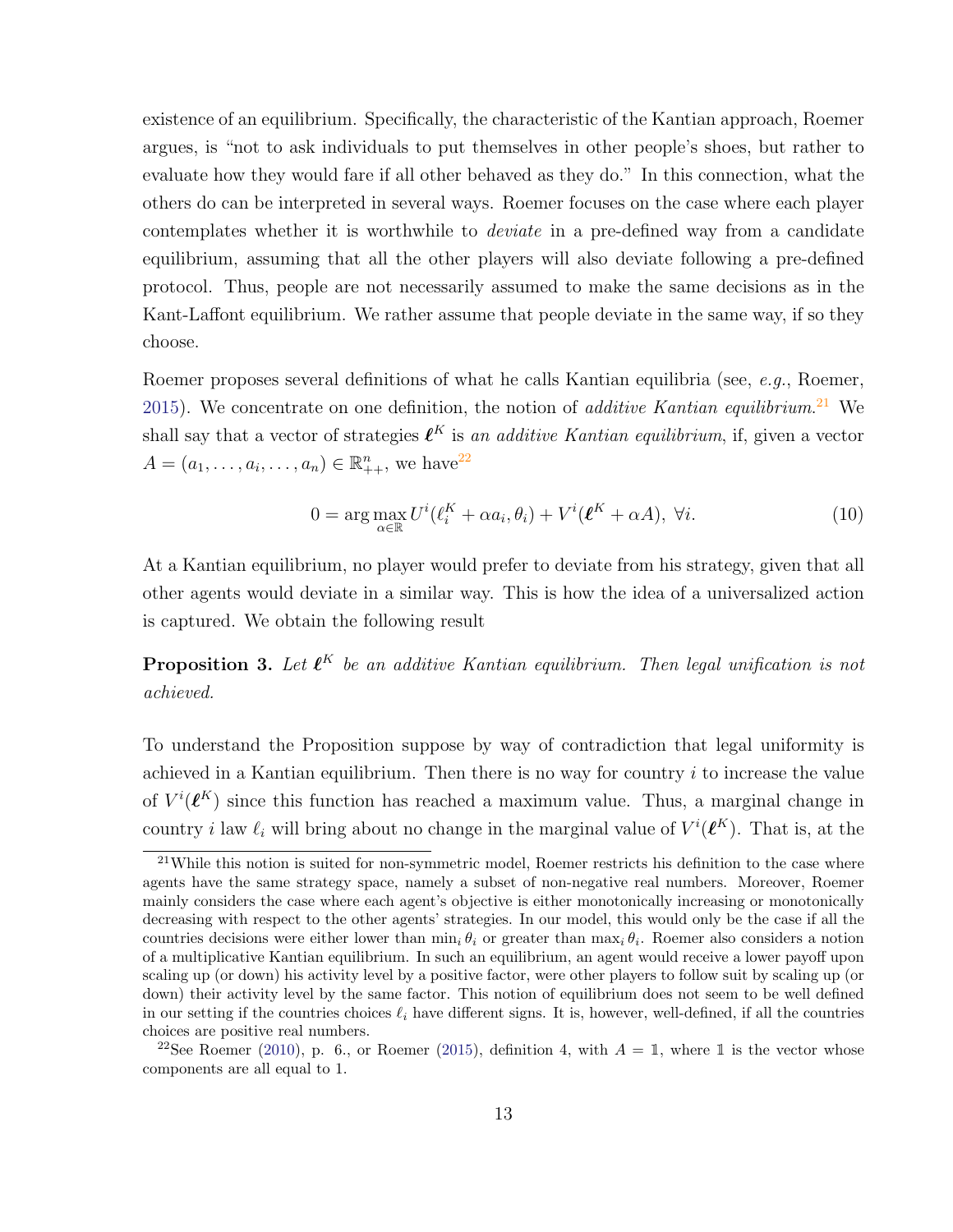margin one can neglect the consequences of the fact that others will act like us. But as long as the uniform law is different from country i ideal legal law  $\theta_i$ , there is always an interest for this country to change its own legal system at the margin and to make it closer to this ideal law.<sup>23</sup> Hence, when there is legal unification Kantian rationality reduced to standard selfish rationality.<sup>24</sup>

### 5.3 Berge equilibrium

We now consider yet another socially oriented solution concept, namely the notion of Berge equilibrium.<sup>25</sup> A Berge equilibrium for our legal standardization game is a strategy profile  $\ell^b$  which satisfies the following inequations<sup>26</sup>

$$
\mathcal{U}^i(\ell_i^b, \ell_{-i}) \le \mathcal{U}^i(\ell^b), \text{ for all } \ell_{-i}, \text{ for all } i \in \mathbb{N}.
$$
 (11)

A Berge equilibrium is a strategy profile such that a unilateral change of strategy by any one player cannot increase another player's payoff. This makes a Berge equilibrium a mutual support equilibrium. The Berge equilibrium formalizes the motto "One for all, and all for one" (also inverted to "All for one, and one for all") traditionally associated with the King's Musketeers in Alexandre Dumas's novel The Three Musketeers.

The notion of Berge equilibrium is related to Team reasoning theory. Like the notion of other-regarding preferences, this theory has been developed to account for cooperative behavior in social dilemmas that standard game theory fails to predict. Here, we contend that countries can conceive themselves as members of a team, and make their choices so as to satisfy the team's objective. Team reasoning implies a transfer of agency from the countries to the collective level (on team reasoning and team preferences see,  $e, q, S$ ugden, 2000).

The Berge equilibria of the legal standardization game enjoy a remarkable property, which, in our view, goes a long way towards solving the legal unification paradox. We indeed have the next result

<sup>&</sup>lt;sup>23</sup>That is because  $\frac{\partial U^i(\ell_i^K + \alpha a_i, \theta_i)}{\partial \ell_i}$  is non-nil whenever  $\ell_i^K$  is different from  $\theta_i$  and  $\alpha$  is nil.

 $24$ We can show that the same conclusion applies to the case of a multiplicative Kantian equilibrium, should this equilibrium be well-defined.

<sup>&</sup>lt;sup>25</sup>See, *e.g.* Colman, Körner, et al. (2011) and Courtois et al. (2015) for a presentation of the history of this notion.

<sup>&</sup>lt;sup>26</sup>We follow the definition used in Courtois *et al.* (2015). A Berge equilibrium is sometimes called a Berge-Zhukovskii equilibrium.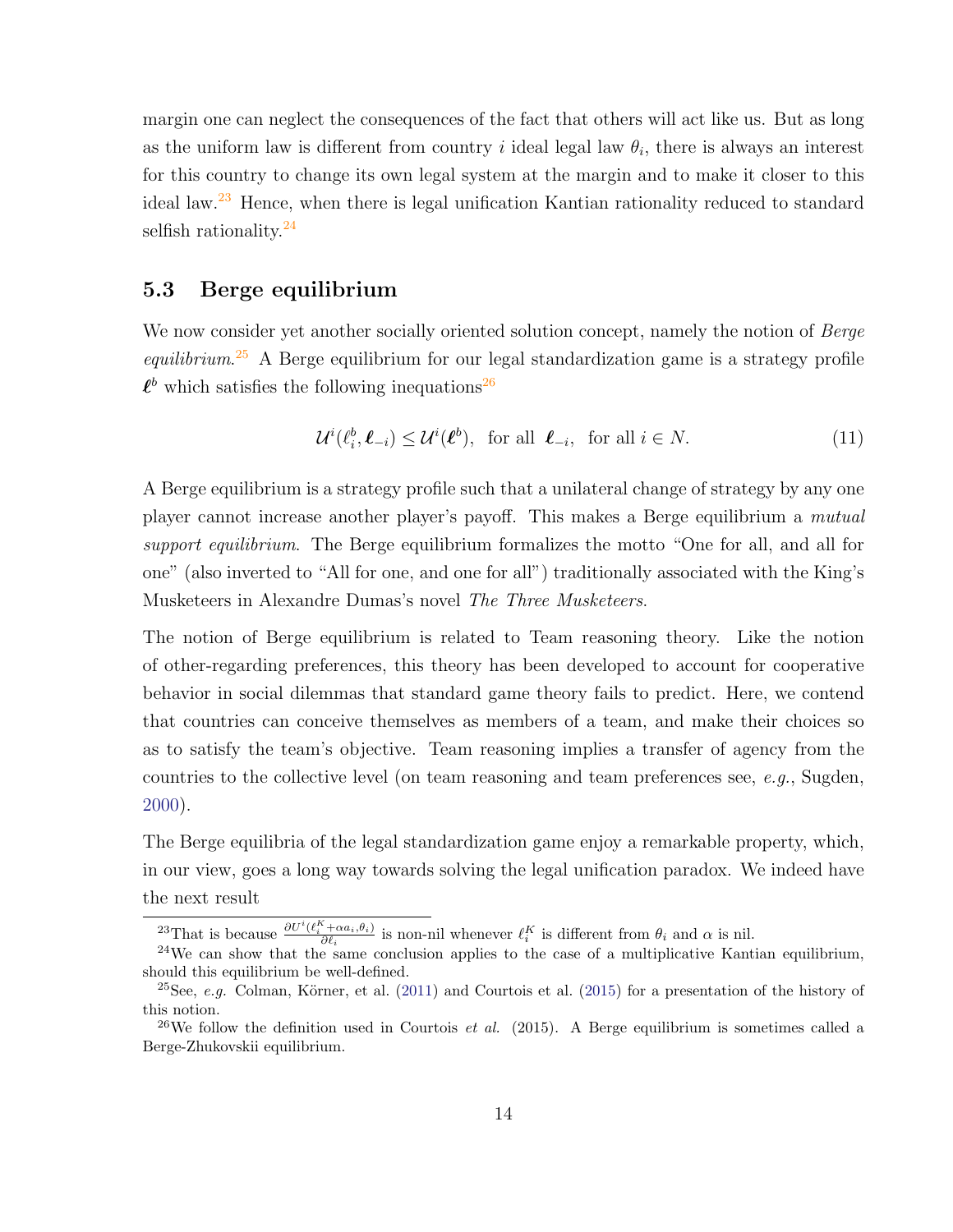Proposition 4. Legal unification is realized in any Berge equilibrium of the legal standardization game.

For any Berge equilibrium  $\ell^b$ , therefore, there is a real number  $\ell$  such that  $\ell_i^b = \ell$  for all i. This property hinges on the assumption that all the functions  $V^i$  are single-peaked in  $\ell_i$ . In a Berge equilibrium, all countries j choose  $\ell_j = \ell_i$  so as to maximize the payoff of country i. Since this property is satisfied for each country i, it follows at once that legal unification must be realized.

We saw in the last subsection that the Kantian approach doesn't require an individual to be empathetic, in the sense that his preferences may not necessarily be other-regarding: individuals should only seek universally compelling behavioral rules. On the contrary, the Berge approach requires each individual to take into account the preferences of others. This does not mean, however, that individual should a priori take "similar actions". Nevertheless, legal unification is obtained in a Berge equilibrium but not in Kantian equilibrium.

The next Proposition also shows that *any* real number  $\ell$  is a Berge equilibrium of the legal standardization game.

**Proposition 5.** Let  $\ell \in \mathbb{R}$  be given. Then  $\ell$  is a Berge equilibrium for the legal standardization game.

Indeed, as we have already noticed, if  $\ell_i = \ell$ , then to maximize  $\mathcal{U}^i$  all countries j must choose  $\ell_j = \ell$ . As this is true for all i, we have just checked that  $\ell$  is Berge equilibrium.

There are, admittedly, too many Berge equilibria for our legal standardization game. It is easy to see, however, that all Berge equilibria associated with a legal system  $\ell$  lying outside the interval  $[\min_i \theta_i, \max_i \theta_i]$  are not Pareto-optimal. To wit, all countries would benefit from a shift from  $\ell$  to  $\min_i \theta_i$ , if  $\ell$  is lower that  $\min_i \theta_i$ , or from  $\ell$  to  $\max_i \theta_i$ , if  $\ell$  is higher than  $\max_i \theta_i$ <sup>27</sup>

When  $\ell$  belongs to the interval  $[\min_i \theta_i, \max_i \theta_i]$  the associated Berge equilibrium may not necessarily be Pareto-optimal either. The next Proposition characterizes the Pareto-optimal Berge equilibria of our legal standardization game when the countries payoff functions are all concave.<sup>28</sup>

<sup>&</sup>lt;sup>27</sup>This remark illustrates the property that a Berge equilibrium is *not* always Pareto-optimal.

<sup>&</sup>lt;sup>28</sup>This would be the case of the specification of the payoff function given in equation  $(3)$ .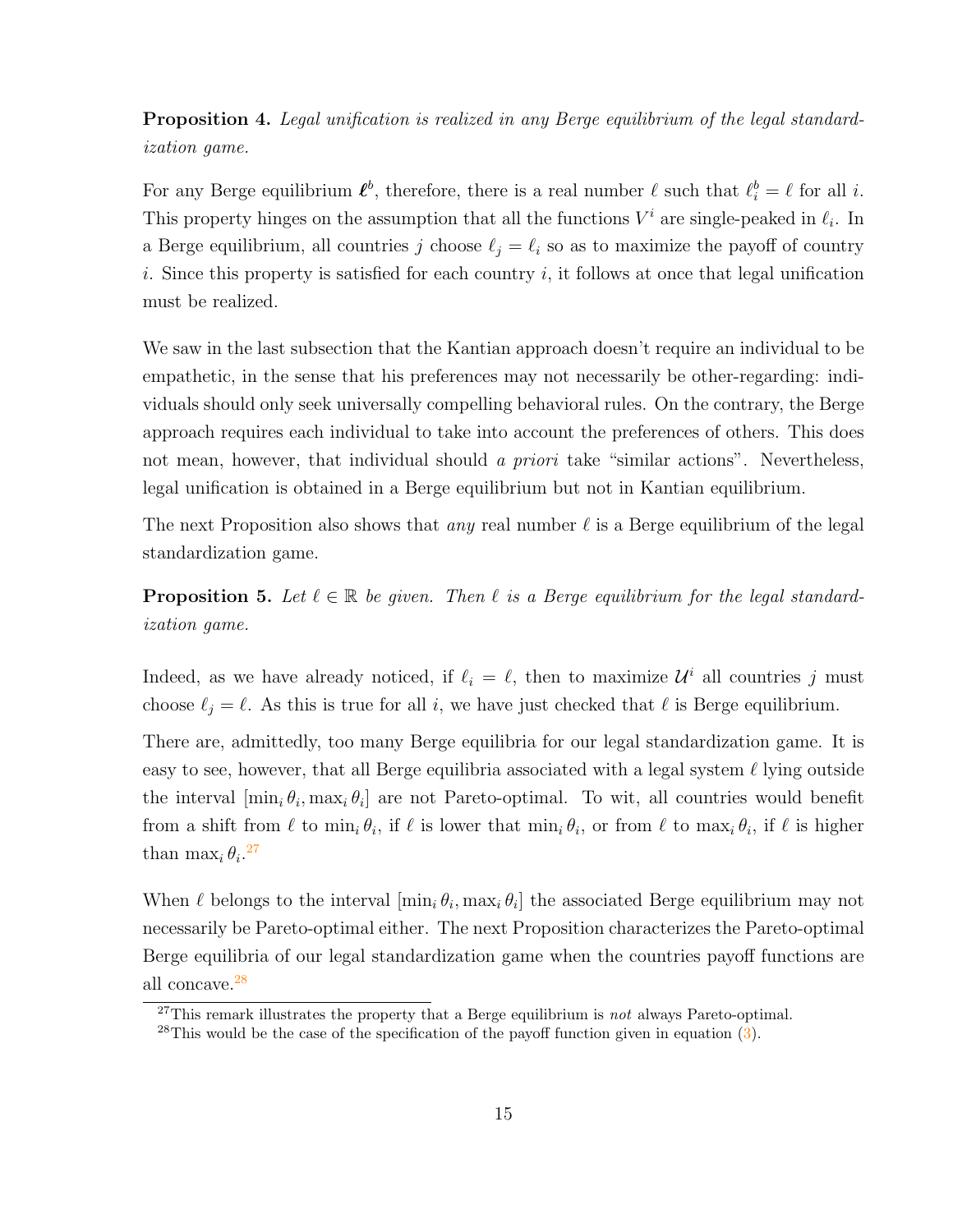**Proposition 6.** Assume that the utility functions  $\mathcal{U}_i$  are concave. Then a Berge equilibrium  $\ell^b$  for the legal standardization game is Pareto-optimal if and only if there is a country i such that  $\ell = \theta_i$ .

The *if* part of this property is immediate. Indeed, if the Berge equilibrium  $\ell^b$  is equal to  $\theta_i$ , then any other legal arrangement will lower the payoff of country  $i$ . The intuition of the *only* if part is less immediate. Indeed, this only if part crucially relies on the assumption that the utility functions are all concave. Under this assumption, a strategy profile is Paretooptimal if there is a set of weights for which this profile maximizes the objective function (5). Building on this remark one can show that there is one and only one country for which the weight is positive.

The multiplicity of Berge equilibria can be related to the uncertainty regarding the direction of legal convergence in practice. As stated by Gomez and Ganuza (2012), in setting new rules for the protection of one class of contracting parties, the legal literature does not provide insights as to whether the new standard should reproduce the minimum or the maximum existing levels of protection, or any other combination of these levels.

### 5.4 Golden Rule

As stated by Singer (1993), "the major ethical traditions all accept, in some form or other, a version of the Golden Rule that encourages equal consideration of interests. "Love your neighbor as yourself", said Jesus. "What is hateful to you do not do to your neighbor", said Rabbi Hillel. Confucius summed up his teaching in very similar terms: "What you do not want done to yourself, do not do to others". The Mababharata, the great Indian epic, says: "Let no man do to another that which would be repugnant to himself."

Our focus will be on Van Damme (2014)'s formal analysis of the golden rule "Do unto others as you like others to do unto you." This rule is very similar to the mutual support property embodied in Berge equilibria. That is because, as what you would like others do unto you is to maximize your payoff, then in return, what you have to do to them is to maximize their payoffs.

We specifically consider what Van Damme (2014) calls a *weak golden rule*. A weak golden rule is a real number  $r$  such that for each country  $i$ 

$$
\mathcal{U}^{i}(r.\mathbb{1}) = \max_{\ell_{-i}} \left\{ U^{i}(r,\theta_{i}) + V^{i}(r,\ell_{-i}) \right\},\tag{12}
$$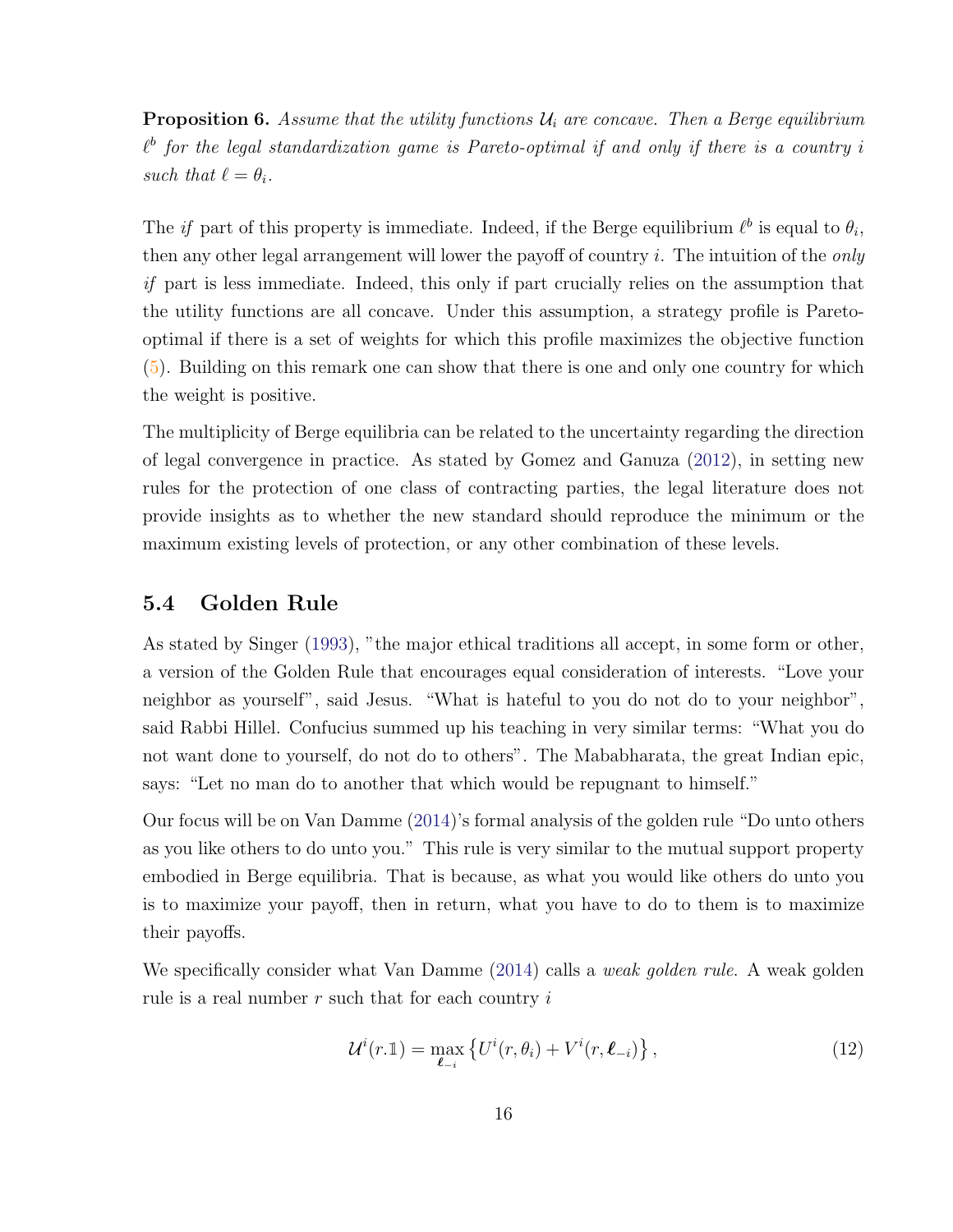where we recall that 1 is the vector of  $\mathbb{R}^n$  whose components are all equal to 1.<sup>29</sup>

In plain English, this definition means that when country i chooses legal system  $r$ , then all the other countries maximize country i payoff by choosing r as well. Comparing the definitions of the Berge equilibrium and the weak golden rule, we see that any weak golden rule is a Berge equilibrium and conversely, any Berge equilibrium is a weak golden rule.<sup>30</sup> This equivalence strongly depends on the structure of our legal standardization game. There are other games for which a Berge equilibrium is not necessarily a golden rule (see Van Damme,  $2014$ ).<sup>31</sup>

We next summarize the above discussion of the golden rule in the following Proposition

**Proposition 7.** Let  $\ell$  be a real number. Then  $\ell$  is a Berge equilibrium of the legal harmonization game if and only if it is a weak golden rule.

In our setting the notion Golden rule does not give additional insights in comparison with the Berge equilibrium, except that it refers to different foundations (while the Berge equilibrium is one way to formalize cooperative behavior, the notion of weak-golden rule is closely linked to moral precepts).

## 6 Conclusion

While legal unification is observed in practice, accounting for it from a theoretical law-&economic viewpoint is challenging. To solve the paradox, we have proposed to interpreting legal unification as the Berge equilibrium of a legal standardization game. Some objections can be made concerning the empirical relevance of this solution. In this connection, we should first notice an asymmetry regarding the burden of the proof. Indeed, when we rely on the standard idea that cooperation can be construed as the maximization of the sum of countries payoff functions we do not refer to especially compelling evidence. We infer from the fact that cooperation is often modeled by the maximization of the sum of players' payoff functions that this modeling device is also relevant to study international legal cooperation. To the best of our knowledge, the evidence to support this presumption is scant.

<sup>&</sup>lt;sup>29</sup>See Van Damme (2014), equation (7) page 10.

<sup>&</sup>lt;sup>30</sup>The first assertion relates to the result that any real number generates a Berge equilibrium.

 $31$ Van Damme (2014) also considers what he calls a *strong golden rule* (equation 4, page 9). A strong golden rule, however, is formally identical to a Kant-Laffont equilibrium (Laffont, 1975). It then follows from the preceding subsection that there is no strong golden rule equilibrium for our legal standardization game.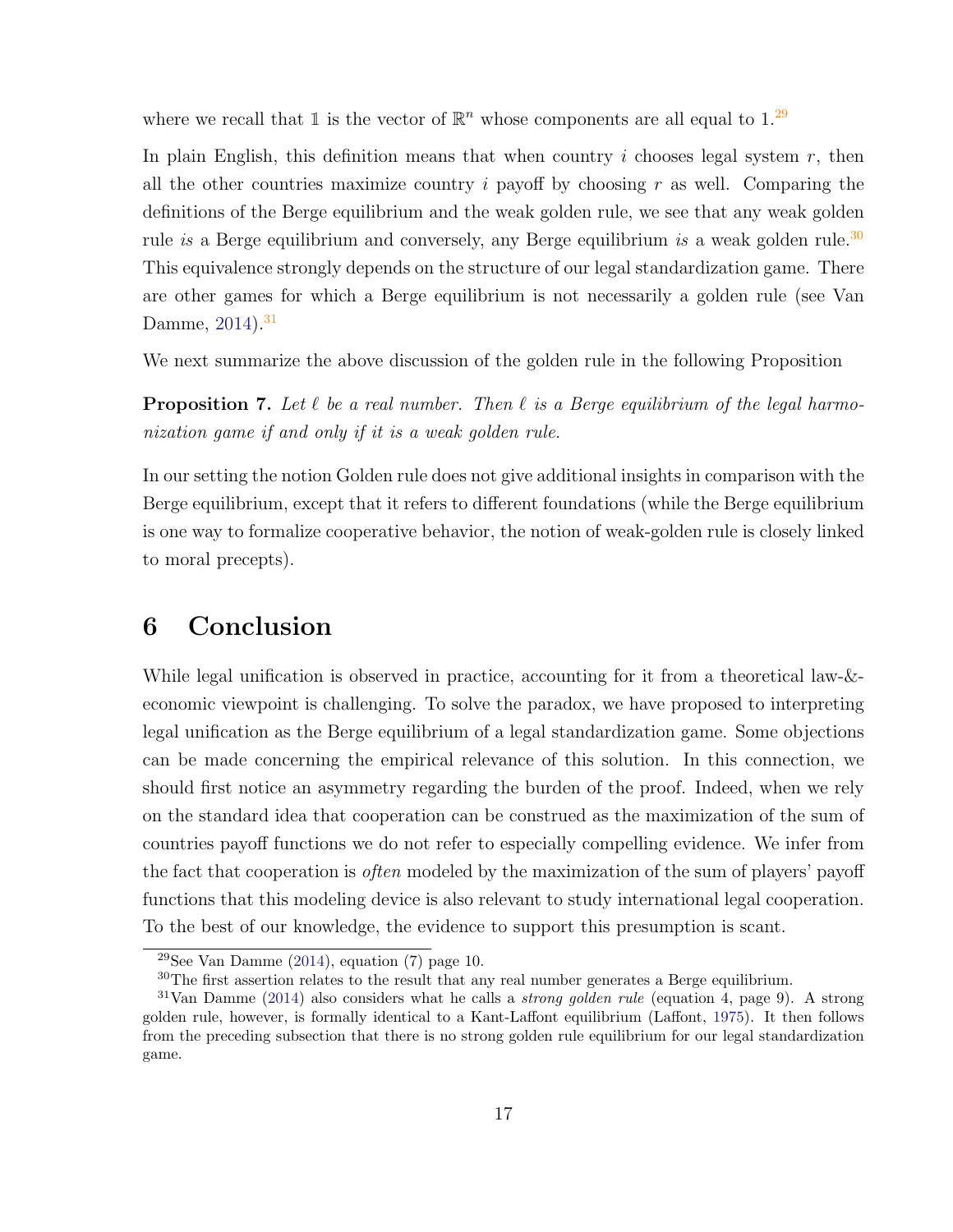Against the use of Berge equilibrium, it can be said that this notion is too demanding in terms of altruistic behavior. This is true, albeit, nothing less seems to be involved when we rely on the social objective function displayed in equation (5). Yet, in experimental common interest games, for instance, we generally observe that players manage to coordinate their actions on mutually beneficial outcomes. But to account for this observation, standard theory provides little help. Alternative theories are needed.

Among those that have been proposed, we can single out team reasoning theories. In effect, from everyday experience of life it may seem obvious that people frequently put the interests of the groups to which they belong ahead of their personal interests. Team reasoning is likely to play a role through international socialization and/or acculturation, especially in the European Union. International socialization refers to the change in the perception of the world that policy makers experience by frequently interacting at an international level (e.g. Pollack, 2006). According to Goodman and Jinks (2008) and Goodman and Jinks (2013): "acculturation... [ is ] the general process by which actors adopt the beliefs and behavioral patterns of the surrounding culture. This complex social process is driven,..., by identification with a reference group which generates varying degrees of cognitive and social pressures to conform with the behavioral expectations of the wider culture." Both international socialization and acculturation shape identities, preferences and actions of individuals and member states and favor "we"-thinking. The heavy reliance of international lawmaking bodies on technical experts is also likely to enhance "we"-thinking." Referring to the design of international trade rules, Stephan (1999) notices that "these experts have a relatively free hand to discover the common ground that can transcend differences in culture, history, levels of economic development, and social structure."

A last argument in favor of our approach is the relatively small number of legal unification agreements (see section 2). The rarity of these agreements may relate to the sparsity of the cases where there is strong mutual support among countries. In this perspective, viewing legal unification as a Berge equilibrium of a legal standardization game makes sense.

There are two arguments in favor of this non standard solution concept. First of all, if we agree that legal unification should be viewed as the outcome of a collective process, we know of no alternative socially-oriented solution concept which can solve the legal unification paradox. In particular, we have shown that we cannot rely on the introduction of explicit other-regarding preferences, or Kantian rules of behavior. We have also seen that the notion of weak golden rule of behavior coincides with the Berge equilibrium. Our second argument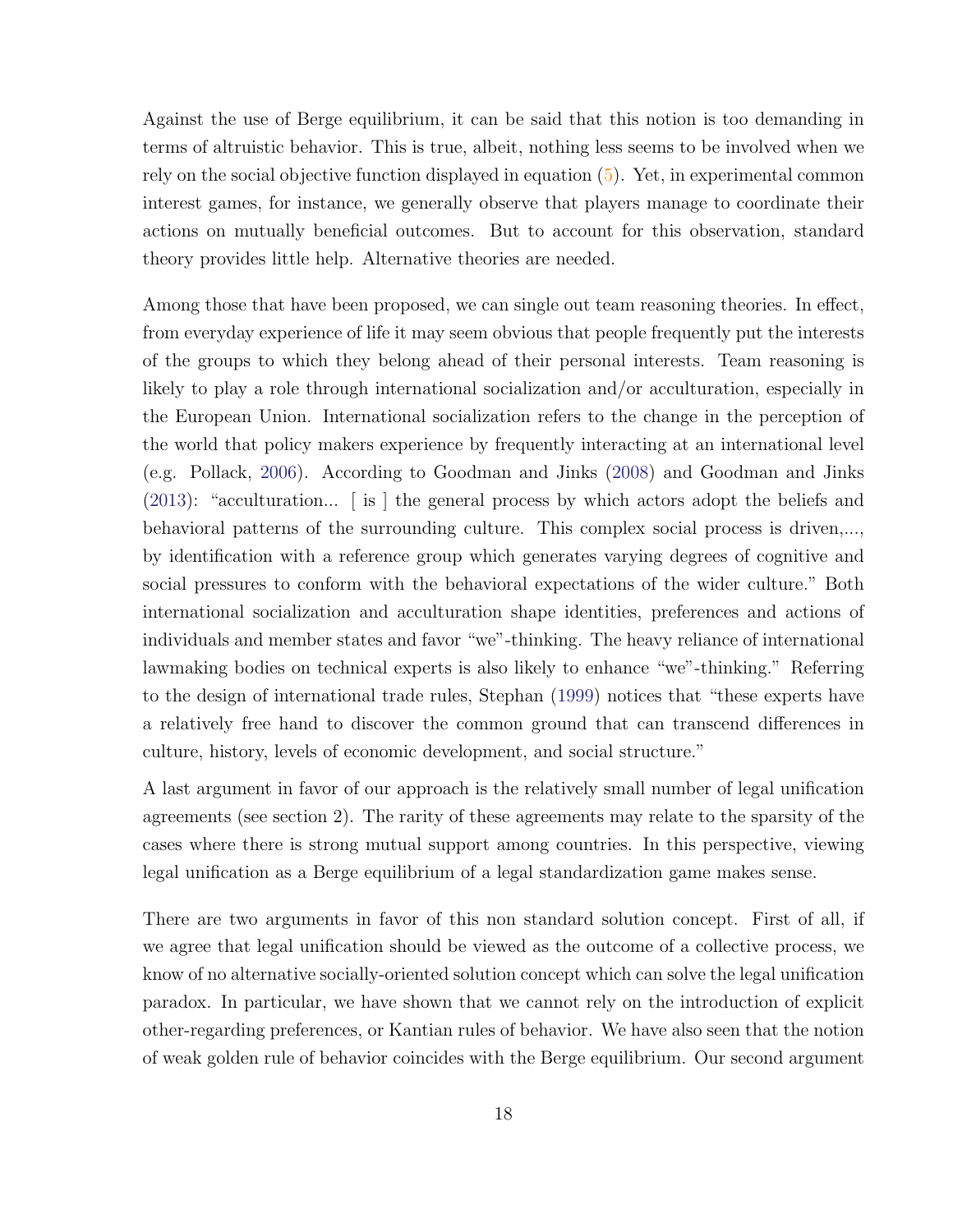is that while there is no direct empirical support of the notion of Berge equilibrium, there is evidence of pervasive "we"-thinking. Thus there are hints that the Berge equilibrium, which is a possible formalization of "we"-thinking, can be useful for understanding the outcome of collective decisions processes, like those at work in negotiations on international legal arrangements.

Yet, our approach to solve the unification paradox yields another paradox: legal harmonization (interpreted as a coordinated choice of legal diversity) is also *never* a Berge equilibrium of our legal standardization game.

To tackle this new paradox it might be fruitful to recall that agents, but also countries, often follow situation-specific behavior rules. In this connection, we may assume, as proposed by Gauthier (1986) and Courtois et al. (2015), that agents choose a disposition in order to play a game. The investigation of the disposition approach to analyze legal standardization games is a natural topic for future research.

## References

Berge, Claude (1957). Théorie générale des jeux à n personnes. Gauthier-Villars.

- Carbonara, Emanuela and Francesco Parisi (2007). "The paradox of legal harmonization". Public Choice 132, pp. 367–400.
- Colman, Andrew, Thomas Körner, Olivier Musy, and Tarik Tazdait (2011). "Mutual support in games: Some properties of Berge equilibria". Journal of Mathematical Psychology 55, pp. 166–175.
- Colman, Andrew, Briony Pulford, and Jo Rose (2008). "Collective rationality in interactive decisions: Evidence for team reasoning". Acta psychologica 128.2, pp. 387–397.
- Cooper, David J. and John H. Kagel (2016). "Other-Regarding Preferences: A Selective Survey of Experimental Results". In: The Handbook of Experimental Economics. Ed. by John H. Kagel and Alvin E. Roth. Vol. 2. Princeton University Press. Chap. 4, pp. 217– 289.
- Courtois, Pierre, Rabia Nessah, and Tarik Tazdaıt (2015). "How to play games ? Nash versus Berge behaviour rules". Economics and Philosophy 31.1, pp. 123–139.
- Crettez, Bertrand, Bruno Deffains, and Olivier Musy (2013). "On the dynamics of legal convergence". Public Choice 156, pp. 345–356.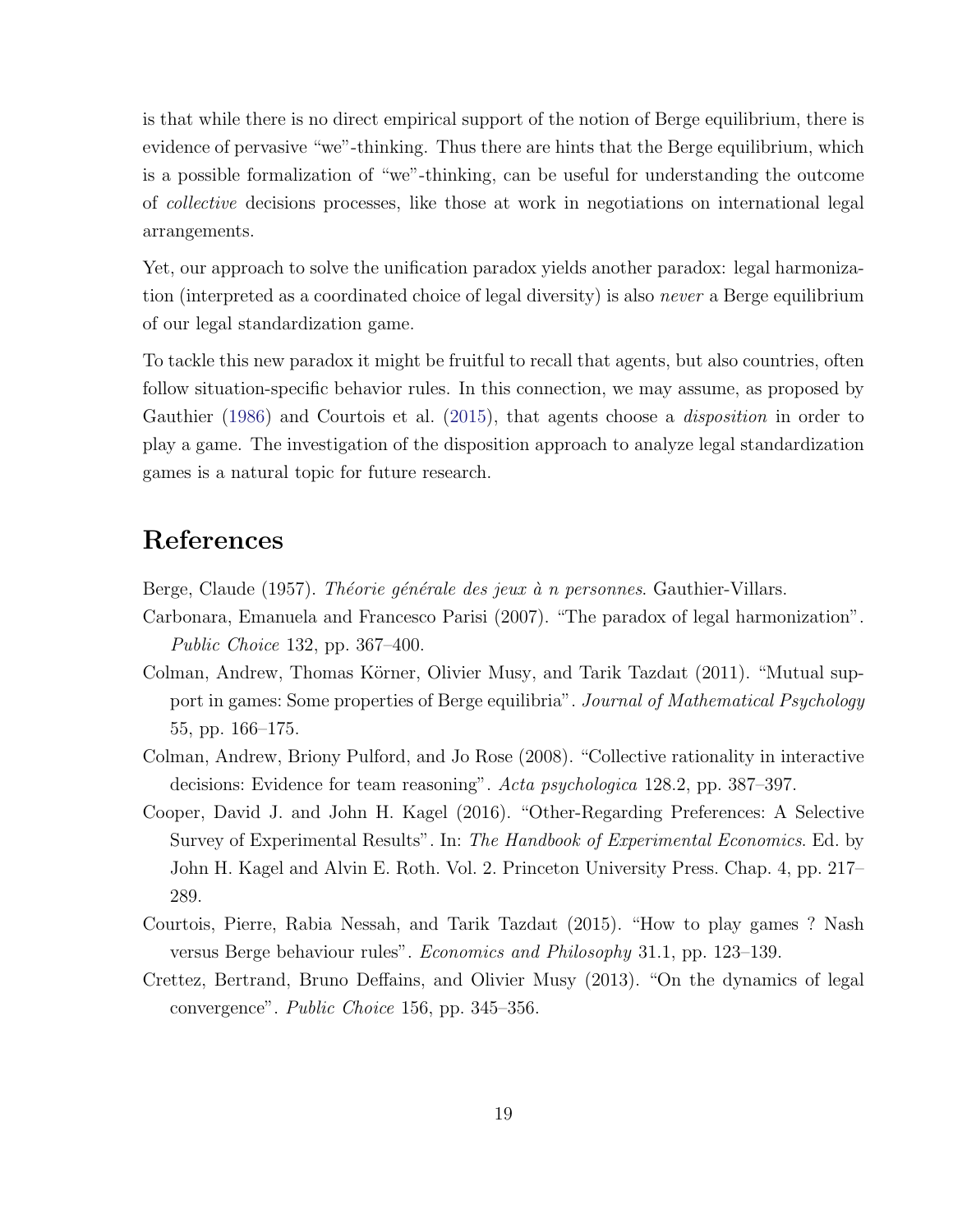- Crettez, Bertrand, Bruno Deffains, and Olivier Musy (2016). "Convergence of Legal Rules: Comparing Cooperative and Non-Cooperative Processes". Review of Law and Economics 12.1, pp. 13–35.
- David, René (1968). "The Methods of Unification". American Journal of Comparative Law 16, pp. 13–27.
- Deakin, Simon, John Armour, and Mathias H. Siems (2017). "Leximetrics Datasets". https://www.repos
- Ferrari, Franco (1996). "Interprétation uniforme de la Convention de Vienne de 1980 sur la vente internationale". Revue international de droit comparé 48.4, pp. 813–852.
- Garoupa, Nuno and Anthony Ogus (2006). "A strategic interpretation of legal transplants". The Journal of Legal Studies 35.2, pp. 339–363.
- Gauthier, David P. (1986). Morals by agreement. Oxford University Press, UK.
- Gomez, Fernando and Juan Jose Ganuza (2012). "How to build European private law: an economic analysis of the lawmaking and harmonization dimensions in European private law". European Journal of Law and Economics 33, pp. 481–503.
- Goodman, Ryan and Derek Jinks (2008). "Incomplete internalization and compliance with human rights law". *European Journal of International Law* 19.4, pp. 725–748.
- (2013). Socializing states: Promoting human rights through international law. Oxford University Press.
- Guala, Francesco, Luigi Mittone, and Matteo Ploner (2013). "Group membership, team preferences, and expectations". Journal of Economic Behavior & Organization 86, pp. 183– 190. ISSN: 0167-2681. DOI: http://dx.doi.org/10.1016/j.jebo.2012.12.003. URL: http://www.sciencedirect.com/science/article/pii/S0167268112002624.
- Katz, Avery Wiener (2000). "Informality as a bilateral asurance mechanism". The Michigan Law Review 98, pp. 2554–2573.
- Kolstad, Charles D. (2014). "International Environmental Agreements Among Heterogenous Countries With Social Preferences". NBER Working Paper 20204.
- Kono, Toshiyuki (2014). Efficiency in Private International Law. The Hague Academy of International Law.
- Kozuka, Souichirou (2007). "The Economic Implications of Uniformity in Law". Uniform Law Review, pp. 683–695.
- Kreps, David M (2012). Microeconomic foundations I: choice and competitive markets. Vol. 1. Princeton University Press.
- Laffont, Jean-Jacques (1975). "Macroeconomic constraints, economic efficiency and ethics: An introduction to Kantian economics". Economica 42.168, pp. 430–437.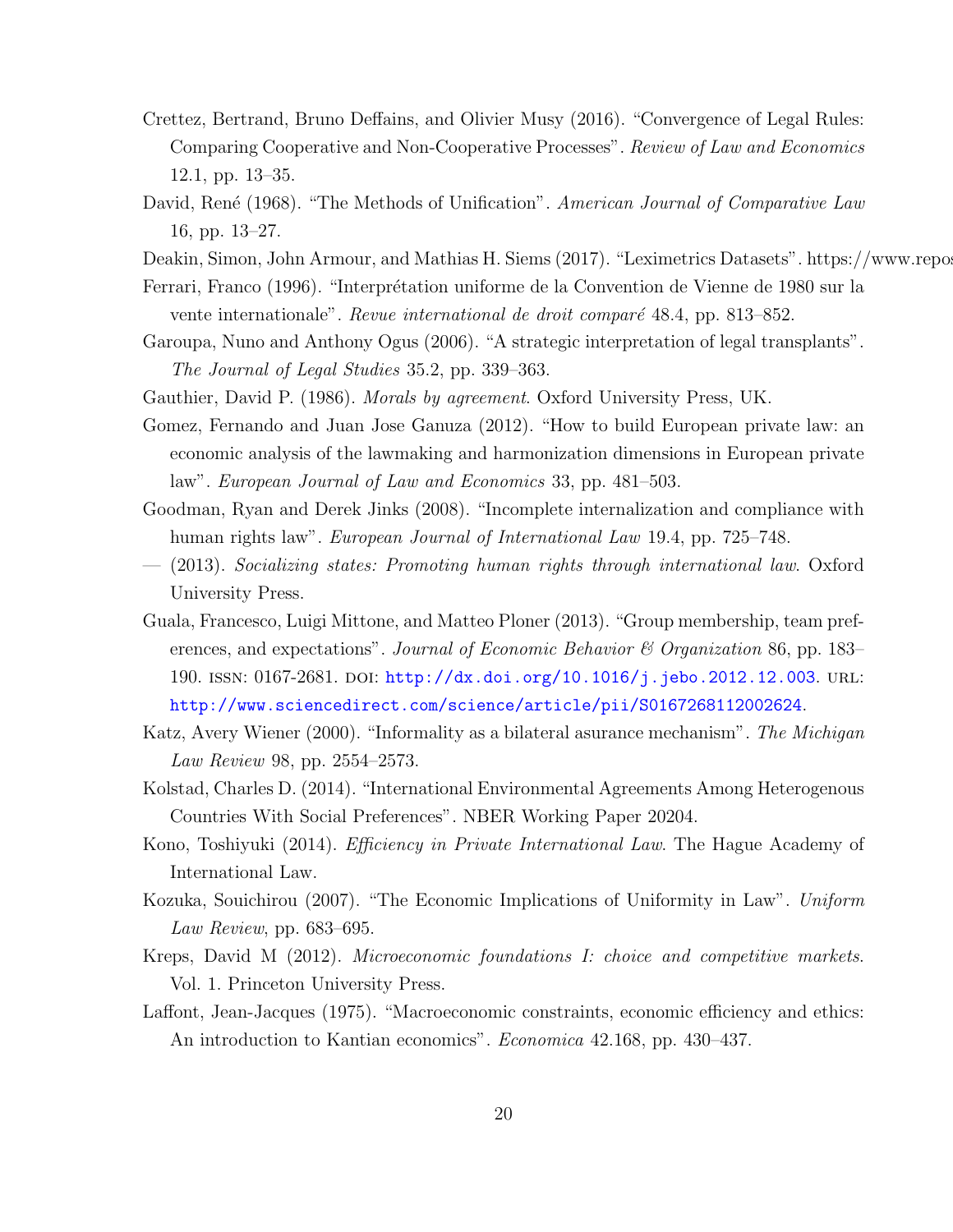- Legrand, Pierre (1996). "European legal systems are not converging". *International and* Comparative Law Quarterly 45.1, pp. 52–81.
- (1997). "The Impossibility of Legal Transplants". Maastricht Journal of European and Comparative Law 4, pp. 111–124.
- Lin, Yu-Hsuan (2018). "How Social Preferences Influence the Stability of a Climate Coalition". MPRA Working Paper.
- Linarelli, John (2003). "The Economics of Uniform Laws and Uniform Lawmaking". Wayne Law Review 48.4, pp. 1387–1447.
- Loeper, Antoine (2011). "Coordination in heterogeneous federal systems". Journal of Public Economics 95.7, pp. 900–912.
- Monheim-Helstroffer, Jenny and Marie Obidzinski (2010). "Optimal discretion in asylum lawmaking". International Review of Law and Economics 30.1, pp. 86–97.
- Pollack, Mark A. (2006). "Rational choice and EU politics". In: *Handbook of European* Union Politics. Ed. by K.E. Jørgensen, M.A. Pollack, and B. Rosamond. London: Sage Publications.
- Rodrik, Dani (2004). "Globalization and growth: looking in the wrong places". *Journal of* Policy Modeling 26.4, pp. 513–517.
- Roemer, John E (2010). "Kantian equilibrium". The Scandinavian Journal of Economics 112.1, pp. 1–24.
- $-$  (2015). "How we cooperate... perhaps".
- Samuelson, Paul A. (1954). "The Pure Theory of Public Expenditure". The Review of Economics and Statistics 36.4, pp. 387–389.
- Siems, Mathias M. (2011). "Measuring the Immeasurable: How to Turn Law into Numbers". In: Does Law Matter? On Law and Economic Growth. Ed. by Michael Faure and Jan Smits. Cambridge: Intersentia, pp. 115–136.
- Singer, Peter (1993). How are we to live? Ethics in an age of self-interest. Random House Australia.
- Stephan, Paul B. (1999). "The Futility of Unification and Harmonization in International Commercial Law". Virginia Journal of International Law Spring, pp. 743–797.
- Sugden, Robert (1991). "Rational choice: a survey of contributions from economics and philosophy". The Economic Journal 101.407, pp. 751–785.
- $-$  (2000). "Team preferences". *Economics and Philosophy* 16.2, pp. 175–204.
- (2015). "Team reasoning and intentional cooperation for mutual benefit". Journal of Social Ontology 1.1, pp. 143–166.
- Van Damme, Eric (2014). "Rationality and the Golden Rule".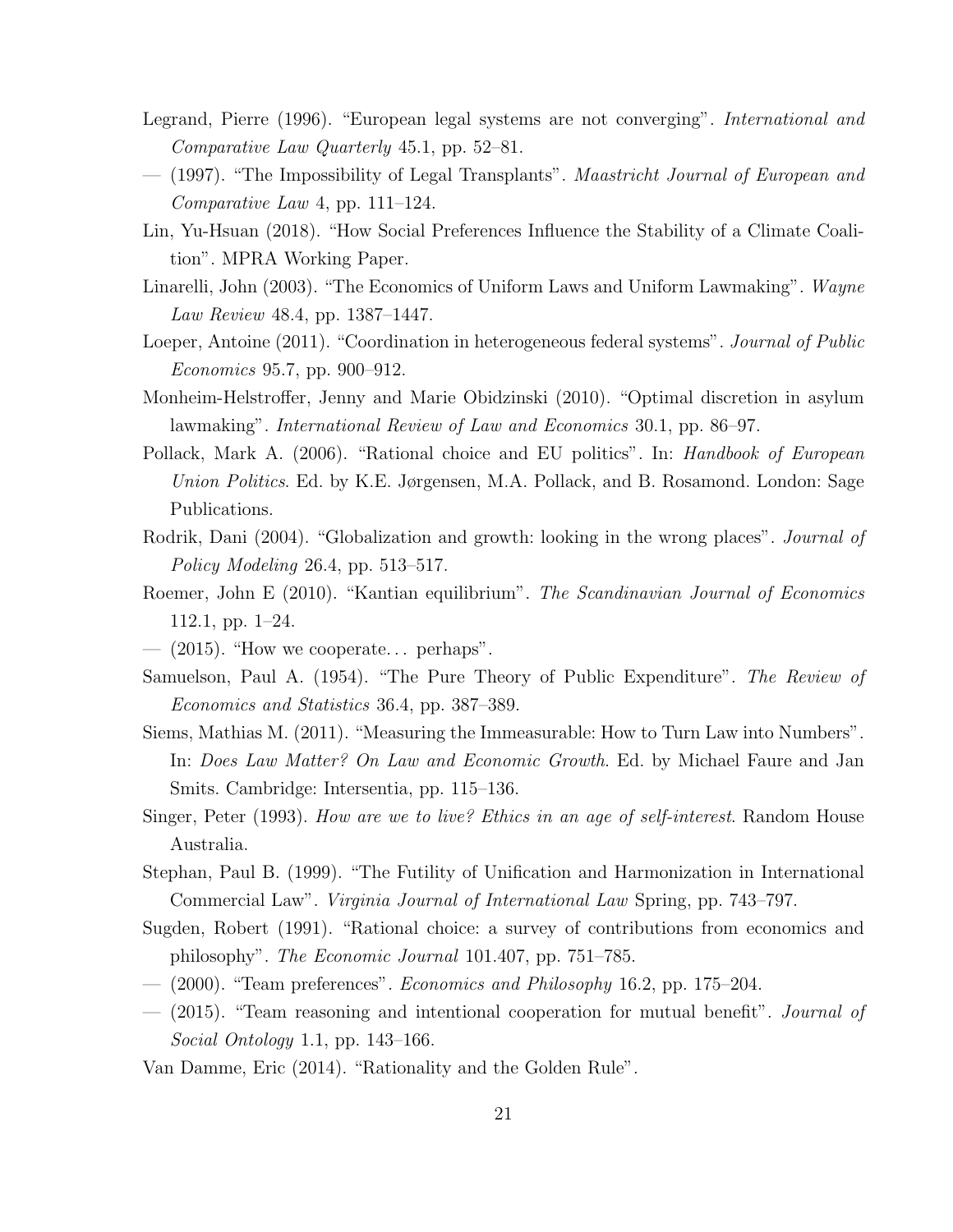- Van Long, Ngo (2016). "The Impacts of Other-Regarding Preferences and Ethical Choice on Environmental Outcomes: A Review of the Literature". Strategic Behavior and the Environment 6.1-2, pp.  $1-35$ .
- Wagner, Helmut (2005). "Economic Anaysis of Cross-Border Legal Uncertainty". In: The need for a European Contract Law. Ed. by Jan Smits. Europa Law Publishing.
- Zeller, Bruno (2002). "The Development of Uniform Laws A Historical Perspective". Pace International Law Review 14.1, pp. 163–177.
- Zhukovskii, VI and Arkadii A Chikrii (1994). "Linear quadratic differential games". Naoukova Doumka, Kiev.

## A Proof of the Propositions

### Proof of Proposition 1

*Proof.* Let  $\ell^*$  be a solution of problem 5. Then the following necessary condition is satisfied:

$$
\beta_i \left( \frac{\partial U^i}{\partial \ell_i} (\ell_i^*, \theta_i) + \frac{\partial V^i}{\partial \ell_i} (\boldsymbol{\ell}^*) \right) + \sum_{j \neq i}^N \beta_j \frac{\partial V^j}{\partial \ell_i} (\boldsymbol{\ell}^*) = 0, \text{ for all } i. \tag{13}
$$

Assume by way of contradiction that  $\ell_j^* = \ell^*$  for all j. By the single-peak property of the functions  $V^j$  we have

$$
\sum_{j\neq i}^{N} \beta_j \frac{\partial V^j}{\partial \ell_i}(\boldsymbol{\ell}^*) = 0, \text{ for all } i.
$$
 (14)

Therefore we obtain that:

$$
\beta_i \left( \frac{\partial U^i}{\partial \ell_i} (\ell^*, \theta_i) + \frac{\partial V^i}{\partial \ell_i} (\ell^*) \right) = 0, \text{ for all } i.
$$
 (15)

From equation (2), we have  $\frac{\partial V^i}{\partial \ell_i}(\ell^*) = 0$ . Equation (15) thus reduces to  $\beta_i \frac{\partial U^i}{\partial \ell_i}$  $\frac{\partial U^i}{\partial \ell_i}(\ell^*, \theta_i) = 0.$ However, since all the  $\beta_i$  are non-nil and all the  $\theta_i$  are different, the conditions  $\frac{\partial U^i}{\partial \ell_i}(\ell^*, \theta_i) = 0$ imply that  $\ell^* = \theta_i$  for all i. This is a contradiction.  $\Box$ 

### Proof of Proposition 2

Proof. Assume by way of contradiction that there is a Nash equilibrium with legal uniformity when the countries' payoff functions are given by equation (8). In such a Nash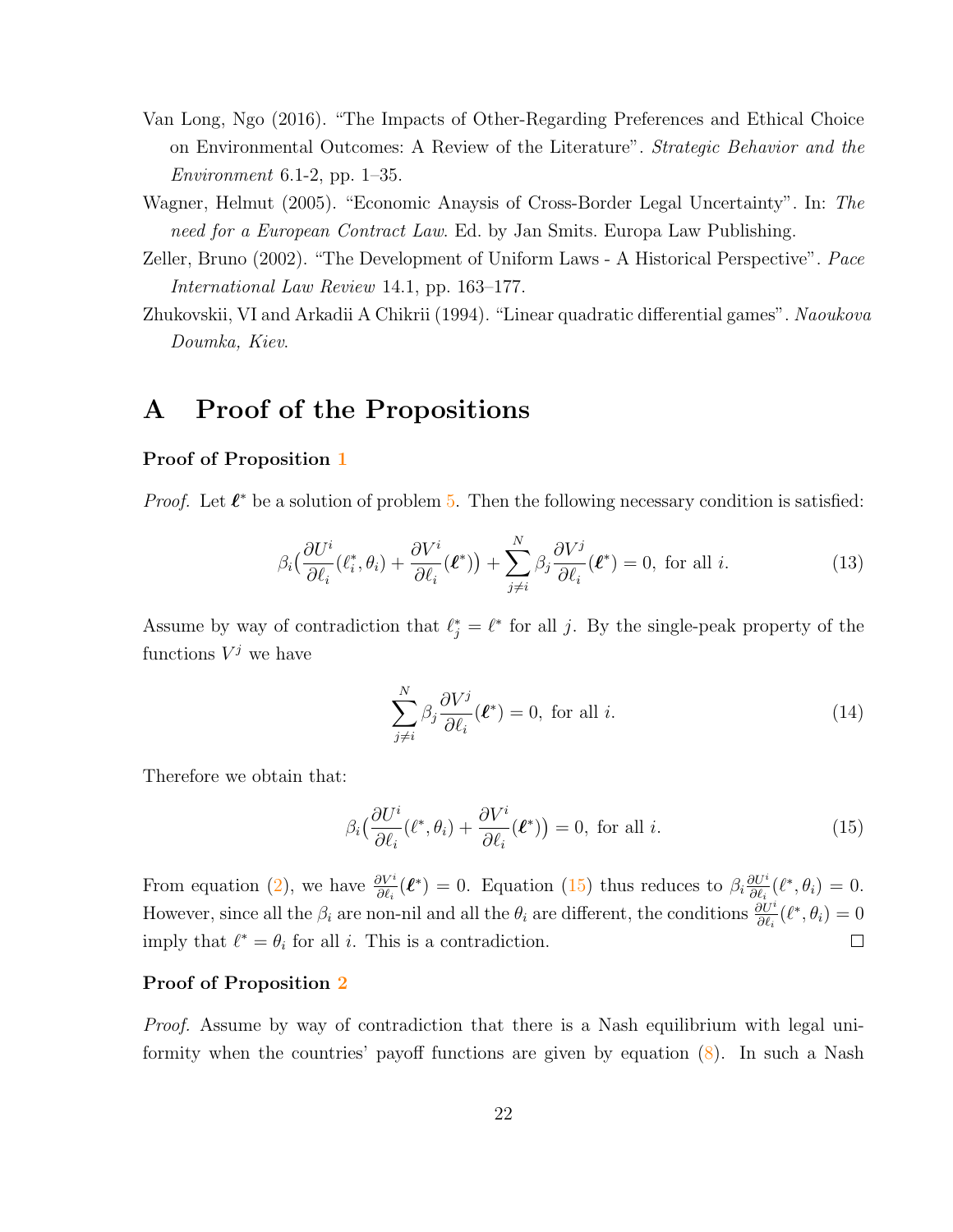equilibrium the following condition holds for each country  $i$ :

$$
\sum_{j=1}^{N} \frac{\partial \mathcal{T}^i}{\partial \mathcal{U}^j} \frac{\partial \mathcal{U}^j}{\partial \ell_i} = 0.
$$
\n(16)

In the above expression  $\frac{\partial U^j(\ell^*)}{\partial \ell^*}$  $\frac{\partial^{j}(\bm{\ell}^*)}{\partial \ell_i} = \frac{\partial V^j(\bm{\ell}^*)}{\partial \ell_i}$  $\frac{\partial \mathcal{U}^i(\ell^*)}{\partial \ell_i}$  (for  $j \neq i$ ) and  $\frac{\partial \mathcal{U}^i(\ell^*)}{\partial \ell_i}$  $\frac{\partial \ell^{i}(\boldsymbol{\ell}^*)}{\partial \ell_i} = \frac{\partial U^i(\ell^*_i, \theta_i)}{\partial \ell_i}$  $\frac{\partial \theta_i^{*}(\boldsymbol{\ell}_i^{*}, \theta_i)}{\partial \ell_i} + \frac{\partial V^i(\boldsymbol{\ell}^{*})}{\partial \ell_i}$  $\frac{\partial(\boldsymbol{\ell})}{\partial \ell_i}$ . When legal uniformity is realized  $\ell_i^* = \ell_j^* = \ell$  and then as in the proof of Proposition 1

$$
\frac{\partial V^j(\boldsymbol{\ell}^*)}{\partial \ell_i} = \frac{\partial V^i(\boldsymbol{\ell}^*)}{\partial \ell_i} = 0.
$$
\n(17)

Therefore equation (16) reduces to

$$
\frac{\partial \mathcal{T}^i}{\partial U^i} \frac{\partial U^i(\ell, \theta_i)}{\partial \ell_i} = 0,\tag{18}
$$

Since by assumption  $\frac{\partial \mathcal{T}^i}{\partial U^i}$  $\frac{\partial T^i}{\partial U^i}$  is positive, the above equation implies that  $\partial U^i(\ell,\theta_i)$  $\frac{\partial^{\alpha}(t,\theta_i)}{\partial \theta_i} = 0$  for all i. But these conditions imply in turn that  $\ell = \theta_i$  for all i. Since all the countries ideal laws  $\theta_i$  are different this is a contradiction.  $\Box$ 

### Proof of Proposition 3

Proof. Assume by way of contradiction that there exists an additive Kantian equilibrium where legal unification is realized. Then there is a real number  $\ell$  such that for all i, the following condition is satisfied for all i when  $\alpha = 0$ :

$$
a_i \frac{\partial U^i}{\partial \ell_i}(\ell, \theta_i) + a_i \frac{\partial V^i}{\partial \ell_i}(\ell, \mathbb{I}) + \sum_{i \neq j} a_j \frac{\partial V^i}{\partial \ell_j}(\ell, \mathbb{I}) = 0.
$$
 (19)

By the single-peak property of the functions  $V^i$  and equation  $(2)$  we necessarily have:

$$
a_i \frac{\partial V^i}{\partial \ell_i}(\ell, \mathbb{1}) + \sum_{i \neq j} a_j \frac{\partial V^i}{\partial \ell_j}(\ell, \mathbb{1}) = 0.
$$
 (20)

Since  $a_i \neq 0$ , then  $\frac{\partial U^i}{\partial \ell_i}(\ell, \theta_i) = 0$ . But this implies that  $\ell = \theta_i$ . Since the countries legal preferences are all different we obtain a contradiction.  $\Box$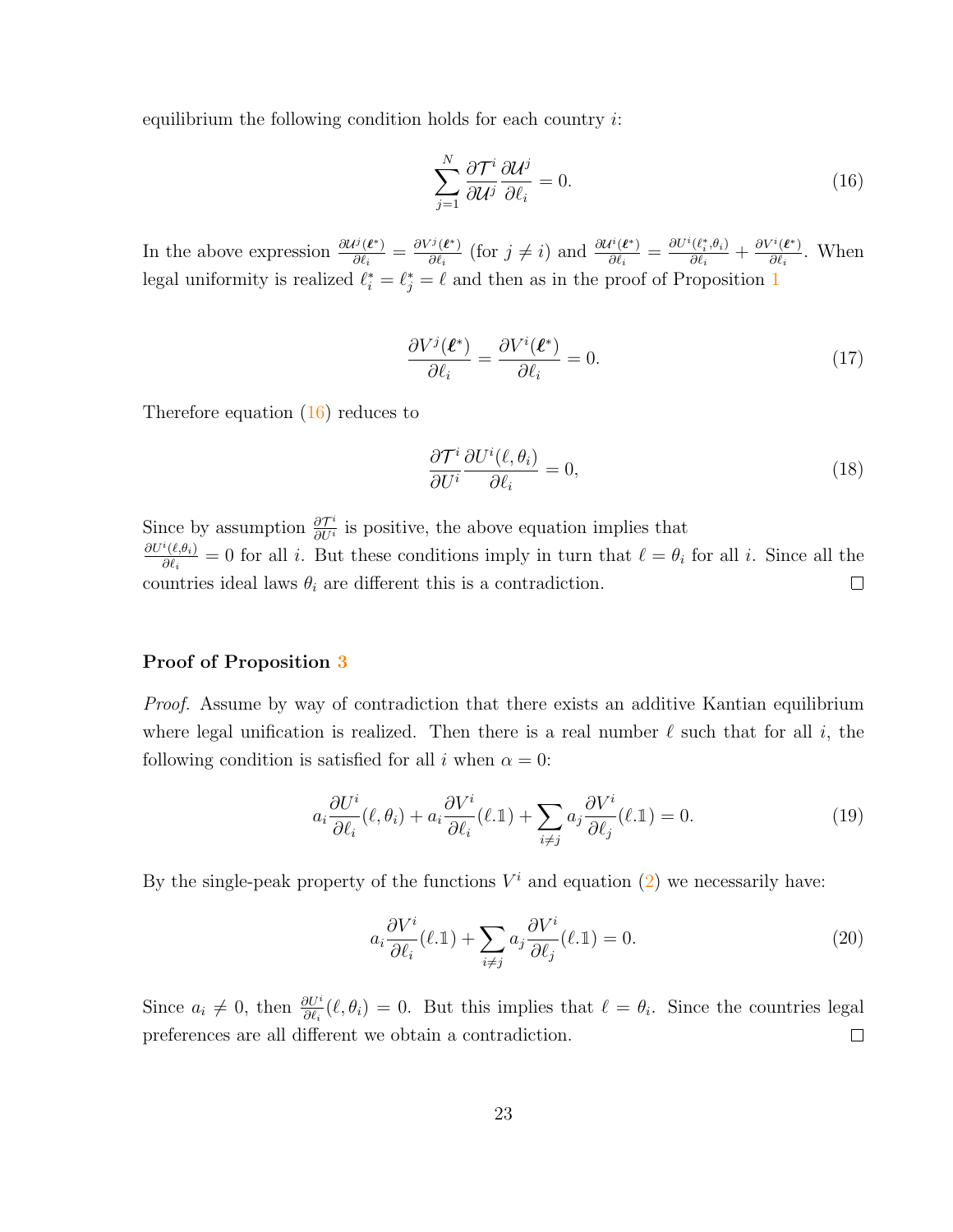#### Proof of Proposition 4

*Proof.* Let  $\ell^b$  be a Berge equilibrium. Let  $\ell^b_i$  be the decision assigned to country i. By using the single peak property of function  $V^i$ , we find that in this Berge equilibrium  $\ell_j^b = \ell_i^b$  for all  $j \neq i$ . This property holds for all i. Thus all the countries make the same decision. Therefore legal unifications prevails in any Berge equilibrium.  $\Box$ 

#### Proof of Proposition 5

*Proof.* Let  $\ell$  be a real number. Assume that  $\ell_i = \ell$ . From the single-peak property of function  $V^i$ ,  $\mathcal{U}^i$  is maximized with respect to  $\ell_{-i}$  when  $\ell_k = \ell$  for all  $k \neq i$ . Since this is true for all  $i \ell = (\ell, \ldots, \ell)$  is a Berge equilibrium.  $\Box$ 

### Proof of Proposition 6

*Proof.* Let us prove the only if part. Let  $\ell^b$  be a Berge equilibrium. Assume that  $\ell^b$  =  $(\ell^b, \ldots, \ell^b)$  is Pareto-optimal. As all the payoff functions are concave, by Proposition 8.10 of Kreps (2012) there exist N non-negative real numbers, not all nil, such that  $\ell^b$  maximizes  $\sum_{i=1}^N \lambda_i \mathcal{U}_i$  in  $\mathbb{R}^N$ . Therefore  $\mathcal{L}^b = (\ell^b, \dots, \ell^b)$  must also satisfy the N following necessary condition

$$
\lambda_i \left( \frac{\partial U^i}{\partial \ell_i} (\ell^b, \theta_i) + \frac{\partial V^i}{\partial \ell_i} (\ell^b, \ell^b_{-i}) \right) + \sum_{j \neq i}^N \lambda_j \frac{\partial V^j}{\partial \ell_i} (\ell^b, \ell^b_{-j}) = 0, \tag{21}
$$

for all i. By the single-peak property of the  $V^j$  functions and equation  $(2)$  we know that in a Berge equilibrium,  $\frac{\partial V^j}{\partial \ell_i}(\ell^b, \ell^b_{-j}) = 0$  for all j and all i. Then the above equation boils down to

$$
\lambda_i \frac{\partial U^i}{\partial \ell_i} (\ell^b, \theta_i) = 0 \text{ for all } i.
$$
 (22)

We know that there exists a country i for which  $\lambda_i$  is non-nil. For such a country we have

$$
\frac{\partial U^i}{\partial \ell_i}(\ell^b, \theta_i) = 0. \tag{23}
$$